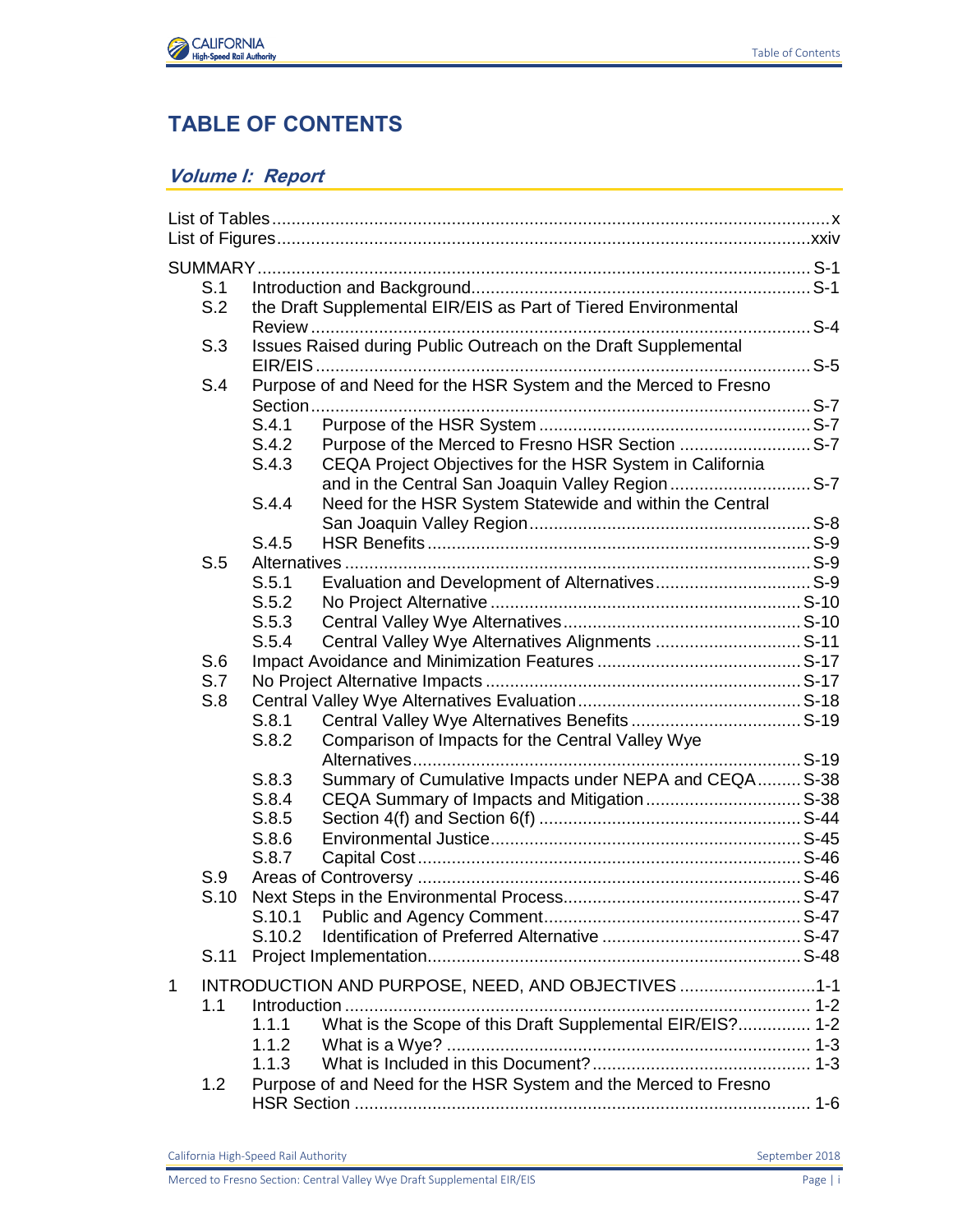

|   |     | 1.2.1 |                                                                  |  |
|---|-----|-------|------------------------------------------------------------------|--|
|   |     | 1.2.2 | CEQA Project Objectives of the HSR System in California          |  |
|   |     |       | and in the Central Part of the San Joaquin Valley Region  1-6    |  |
|   |     | 1.2.3 | Purpose of the Merced to Fresno HSR Section  1-7                 |  |
|   |     | 1.2.4 | the Merced to Fresno Section's Contribution to Meeting the       |  |
|   |     |       | Statewide and Regional Need for the HSR System 1-7               |  |
|   | 1.3 |       |                                                                  |  |
|   | 1.4 |       | Relationship to Other Agency Plans, Policies, and Programs  1-24 |  |
|   |     | 1.4.1 | 2014-2040 Regional Transportation Plan and Sustainable           |  |
|   |     |       |                                                                  |  |
|   | 1.5 | 1.4.2 | Madera County 2014 Regional Transportation Plan  1-24            |  |
|   |     |       | Lead Agencies, Cooperating Agencies, Responsible Agencies  1-25  |  |
| 2 |     |       |                                                                  |  |
|   | 2.1 |       |                                                                  |  |
|   |     | 2.1.1 | California HSR System-Tier 1 Programmatic Studies 2-2            |  |
|   |     | 2.1.2 |                                                                  |  |
|   | 2.2 |       | Alternatives Evaluated in this Draft Supplemental EIR/EIS 2-11   |  |
|   |     | 2.2.1 |                                                                  |  |
|   |     | 2.2.2 |                                                                  |  |
|   |     | 2.2.3 | Description of the Central Valley Wye Alternatives2-22           |  |
|   | 2.3 |       |                                                                  |  |
|   | 2.4 |       |                                                                  |  |
|   |     | 2.4.1 |                                                                  |  |
|   |     | 2.4.2 |                                                                  |  |
|   | 2.5 |       |                                                                  |  |
|   |     | 2.5.1 |                                                                  |  |
|   |     | 2.5.2 |                                                                  |  |
|   |     | 2.5.3 |                                                                  |  |
|   |     | 2.5.4 |                                                                  |  |
|   | 2.6 |       |                                                                  |  |
| 3 |     |       | AFFECTED ENVIRONMENT, ENVIRONMENTAL CONSEQUENCES, AND            |  |
|   |     |       |                                                                  |  |
|   | 3.1 |       |                                                                  |  |
|   |     | 3.1.1 | Chapter 3 Environmental Resource Topics 3.1-1                    |  |
|   |     |       | 3.1.2 Changes in Analysis since the Merced to Fresno Final       |  |
|   |     |       |                                                                  |  |
|   |     | 3.1.3 |                                                                  |  |
|   | 3.2 |       |                                                                  |  |
|   |     | 3.2.1 |                                                                  |  |
|   |     | 3.2.2 |                                                                  |  |
|   |     | 3.2.3 |                                                                  |  |
|   |     | 3.2.4 |                                                                  |  |
|   |     | 3.2.5 |                                                                  |  |
|   |     | 3.2.6 |                                                                  |  |
|   |     | 3.2.7 |                                                                  |  |
|   |     | 3.2.8 | Impacts Summary for NEPA Comparison of Alternatives  3.2-61      |  |
|   |     | 3.2.9 |                                                                  |  |
|   | 3.3 |       |                                                                  |  |
|   |     | 3.3.1 |                                                                  |  |
|   |     | 3.3.2 |                                                                  |  |
|   |     |       |                                                                  |  |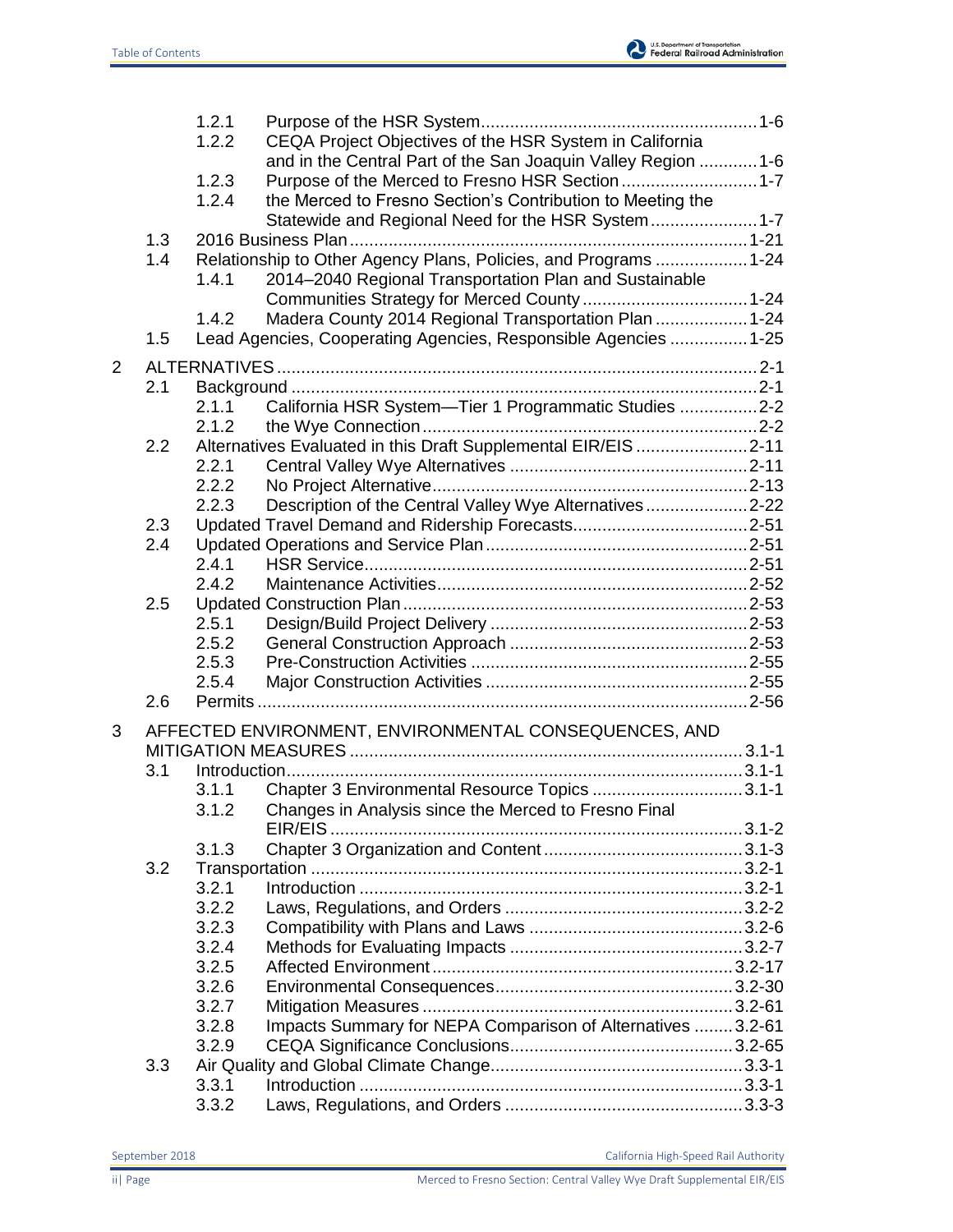

|     | 3.3.3  |                                                                 |  |
|-----|--------|-----------------------------------------------------------------|--|
|     | 3.3.4  |                                                                 |  |
|     | 3.3.5  |                                                                 |  |
|     | 3.3.6  |                                                                 |  |
|     | 3.3.7  |                                                                 |  |
|     | 3.3.8  | Impacts Summary for NEPA Comparison of Alternatives 3.3-85      |  |
|     | 3.3.9  |                                                                 |  |
| 3.4 |        |                                                                 |  |
|     | 3.4.1  |                                                                 |  |
|     | 3.4.2  |                                                                 |  |
|     | 3.4.3  |                                                                 |  |
|     | 3.4.4  |                                                                 |  |
|     | 3.4.5  |                                                                 |  |
|     | 3.4.6  |                                                                 |  |
|     | 3.4.7  |                                                                 |  |
|     | 3.4.8  | Impacts Summary for NEPA Comparison of Alternatives 3.4-39      |  |
|     | 3.4.9  |                                                                 |  |
|     | 3.4.10 | Unmitigated Severely Affected Noise-Sensitive Land Uses  3.4-44 |  |
| 3.5 |        | Electromagnetic Fields and Electromagnetic Interference 3.5-1   |  |
|     | 3.5.1  |                                                                 |  |
|     | 3.5.2  |                                                                 |  |
|     | 3.5.3  |                                                                 |  |
|     | 3.5.4  |                                                                 |  |
|     | 3.5.5  |                                                                 |  |
|     | 3.5.6  |                                                                 |  |
|     | 3.5.7  |                                                                 |  |
|     | 3.5.8  | Impacts Summary for NEPA Comparison of Alternatives 3.5-26      |  |
|     | 3.5.9  |                                                                 |  |
| 3.6 |        |                                                                 |  |
|     | 3.6.1  |                                                                 |  |
|     | 3.6.2  |                                                                 |  |
|     | 3.6.3  |                                                                 |  |
|     | 3.6.4  |                                                                 |  |
|     | 3.6.5  |                                                                 |  |
|     | 3.6.6  |                                                                 |  |
|     | 3.6.7  |                                                                 |  |
|     | 3.6.8  | Impacts Summary for NEPA Comparison of Alternatives 3.6-37      |  |
|     | 3.6.9  |                                                                 |  |
| 3.7 |        |                                                                 |  |
|     | 3.7.1  |                                                                 |  |
|     | 3.7.2  |                                                                 |  |
|     | 3.7.3  |                                                                 |  |
|     | 3.7.4  | Coordination with Regulatory Agencies for NEPA and CEQA         |  |
|     |        |                                                                 |  |
|     | 3.7.5  |                                                                 |  |
|     | 3.7.6  |                                                                 |  |
|     | 3.7.7  |                                                                 |  |
|     | 3.7.8  |                                                                 |  |
|     | 3.7.9  | Impacts Summary for NEPA Comparison of Alternatives 3.7-139     |  |
|     | 3.7.10 |                                                                 |  |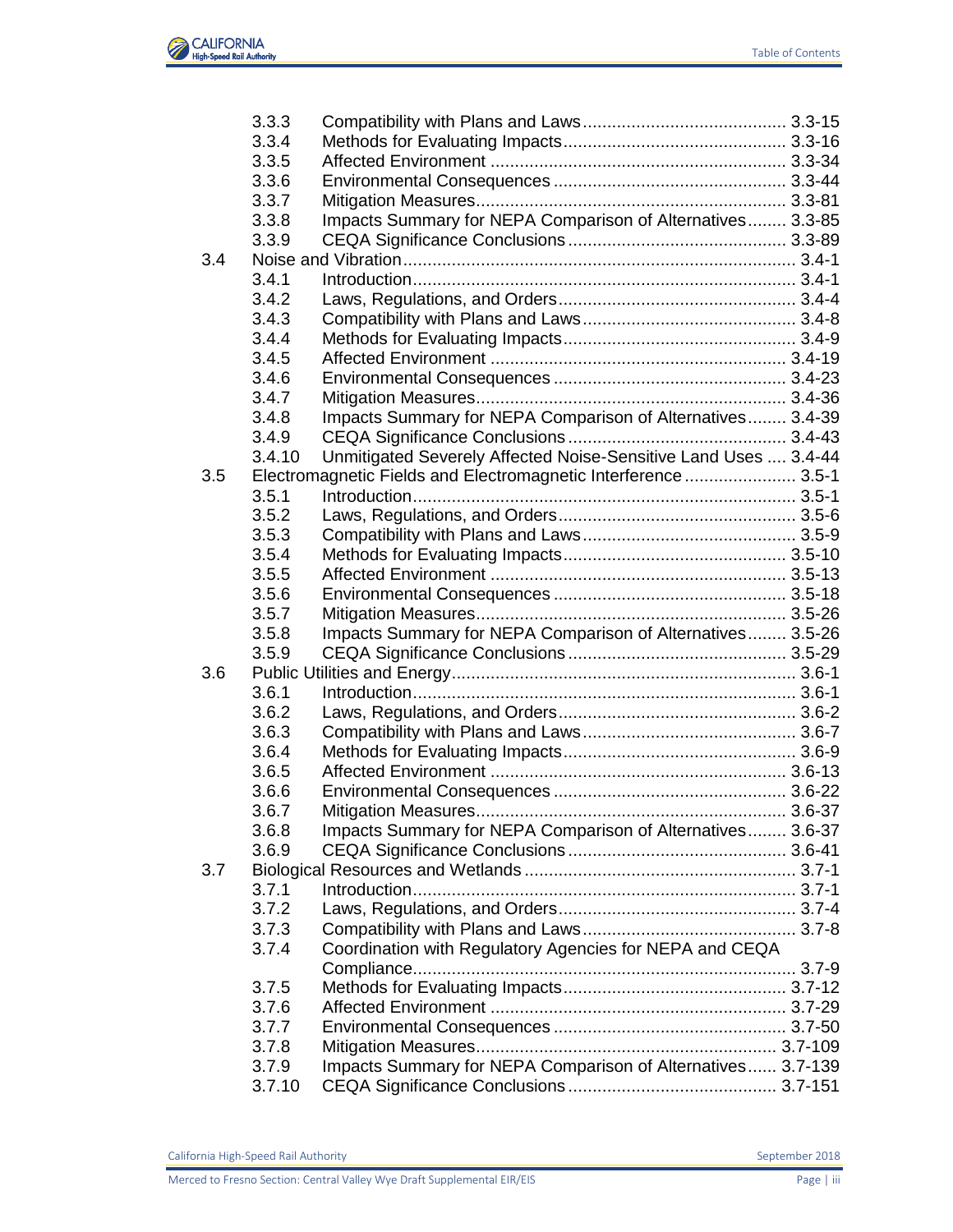

| 3.8  |        |                                                                |  |
|------|--------|----------------------------------------------------------------|--|
|      | 3.8.1  |                                                                |  |
|      | 3.8.2  |                                                                |  |
|      | 3.8.3  |                                                                |  |
|      | 3.8.4  |                                                                |  |
|      | 3.8.5  |                                                                |  |
|      | 3.8.6  |                                                                |  |
|      | 3.8.7  |                                                                |  |
|      | 3.8.8  | Impacts Summary for NEPA Comparison of Alternatives  3.8-51    |  |
|      | 3.8.9  |                                                                |  |
| 3.9  |        | Geology, Soils, Seismicity, and Paleontological Resources3.9-1 |  |
|      | 3.9.1  |                                                                |  |
|      | 3.9.2  |                                                                |  |
|      | 3.9.3  |                                                                |  |
|      | 3.9.4  |                                                                |  |
|      | 3.9.5  |                                                                |  |
|      | 3.9.6  |                                                                |  |
|      | 3.9.7  |                                                                |  |
|      | 3.9.8  | Impacts Summary for NEPA Comparison of Alternatives  3.9-77    |  |
|      | 3.9.9  |                                                                |  |
| 3.10 |        |                                                                |  |
|      | 3.10.1 |                                                                |  |
|      | 3.10.2 |                                                                |  |
|      | 3.10.3 |                                                                |  |
|      | 3.10.4 |                                                                |  |
|      | 3.10.5 |                                                                |  |
|      | 3.10.6 |                                                                |  |
|      | 3.10.7 |                                                                |  |
|      |        |                                                                |  |
|      | 3.10.8 | Impacts Summary for NEPA Comparison of Alternatives  3.10-44   |  |
|      | 3.10.9 |                                                                |  |
| 3.11 |        |                                                                |  |
|      | 3.11.1 |                                                                |  |
|      | 3.11.2 |                                                                |  |
|      | 3.11.3 |                                                                |  |
|      | 3.11.4 |                                                                |  |
|      | 3.11.5 |                                                                |  |
|      | 3.11.6 |                                                                |  |
|      | 3.11.7 |                                                                |  |
|      | 3.11.8 | Impacts Summary for NEPA Comparison of Alternatives  3.11-43   |  |
|      | 3.11.9 |                                                                |  |
| 3.12 |        |                                                                |  |
|      | 3.12.1 |                                                                |  |
|      | 3.12.2 |                                                                |  |
|      | 3.12.3 |                                                                |  |
|      | 3.12.4 |                                                                |  |
|      | 3.12.5 |                                                                |  |
|      | 3.12.6 |                                                                |  |
|      | 3.12.7 |                                                                |  |
|      | 3.12.8 | Impacts Summary for NEPA Comparison of Alternatives  3.12-74   |  |
|      | 3.12.9 |                                                                |  |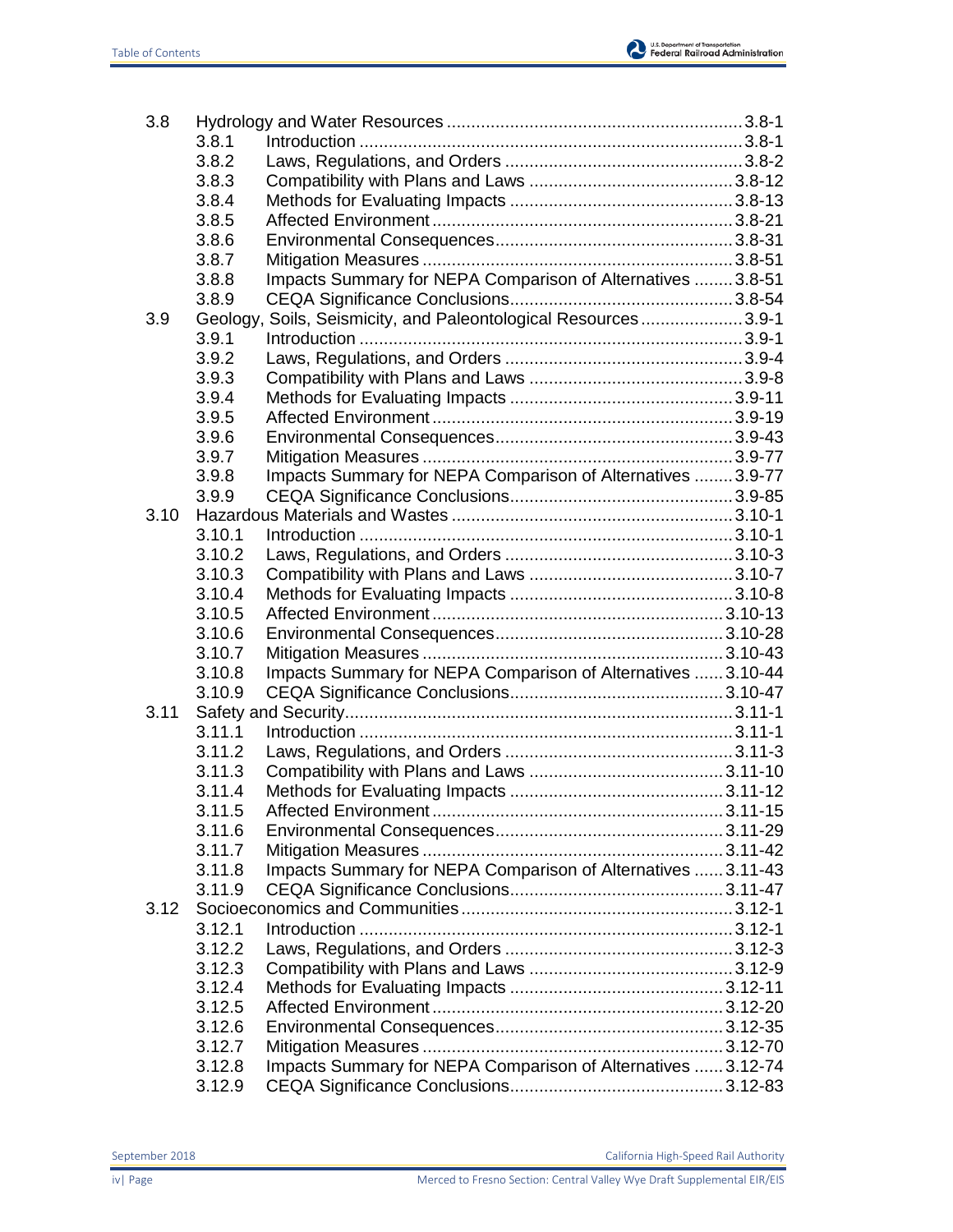

| 3.13 |        |                                                             |  |
|------|--------|-------------------------------------------------------------|--|
|      | 3.13.1 |                                                             |  |
|      | 3.13.2 |                                                             |  |
|      | 3.13.3 |                                                             |  |
|      | 3.13.4 |                                                             |  |
|      | 3.13.5 |                                                             |  |
|      | 3.13.6 |                                                             |  |
|      | 3.13.7 |                                                             |  |
|      | 3.13.8 | Impacts Summary for NEPA Comparison of Alternatives 3.13-36 |  |
|      | 3.13.9 |                                                             |  |
| 3.14 |        |                                                             |  |
|      | 3.14.1 |                                                             |  |
|      | 3.14.2 |                                                             |  |
|      | 3.14.3 |                                                             |  |
|      | 3.14.4 |                                                             |  |
|      | 3.14.5 |                                                             |  |
|      | 3.14.6 |                                                             |  |
|      | 3.14.7 |                                                             |  |
|      | 3.14.8 | Impacts Summary for NEPA Comparison of Alternatives 3.14-30 |  |
|      | 3.14.9 |                                                             |  |
| 3.15 |        |                                                             |  |
|      | 3.15.1 |                                                             |  |
|      | 3.15.2 |                                                             |  |
|      | 3.15.3 |                                                             |  |
|      | 3.15.4 |                                                             |  |
|      | 3.15.5 |                                                             |  |
|      | 3.15.6 |                                                             |  |
|      | 3.15.7 |                                                             |  |
|      | 3.15.8 | Impacts Summary for NEPA Comparison of Alternatives 3.15-33 |  |
|      | 3.15.9 |                                                             |  |
| 3.16 |        |                                                             |  |
|      | 3.16.1 |                                                             |  |
|      | 3.16.2 |                                                             |  |
|      | 3.16.3 |                                                             |  |
|      | 3.16.4 |                                                             |  |
|      | 3.16.5 |                                                             |  |
|      | 3.16.6 |                                                             |  |
|      | 3.16.7 |                                                             |  |
|      | 3.16.8 | Impacts Summary for NEPA Comparison of Alternatives 3.16-53 |  |
|      | 3.16.9 |                                                             |  |
| 3.17 |        |                                                             |  |
|      | 3.17.1 |                                                             |  |
|      | 3.17.2 |                                                             |  |
|      | 3.17.3 |                                                             |  |
|      | 3.17.4 | Coordination of Section 106 with NEPA and CEQA              |  |
|      |        |                                                             |  |
|      | 3.17.5 |                                                             |  |
|      | 3.17.6 |                                                             |  |
|      | 3.17.7 |                                                             |  |
|      | 3.17.8 |                                                             |  |
|      | 3.17.9 | Impacts Summary for NEPA Comparison of Alternatives 3.17-48 |  |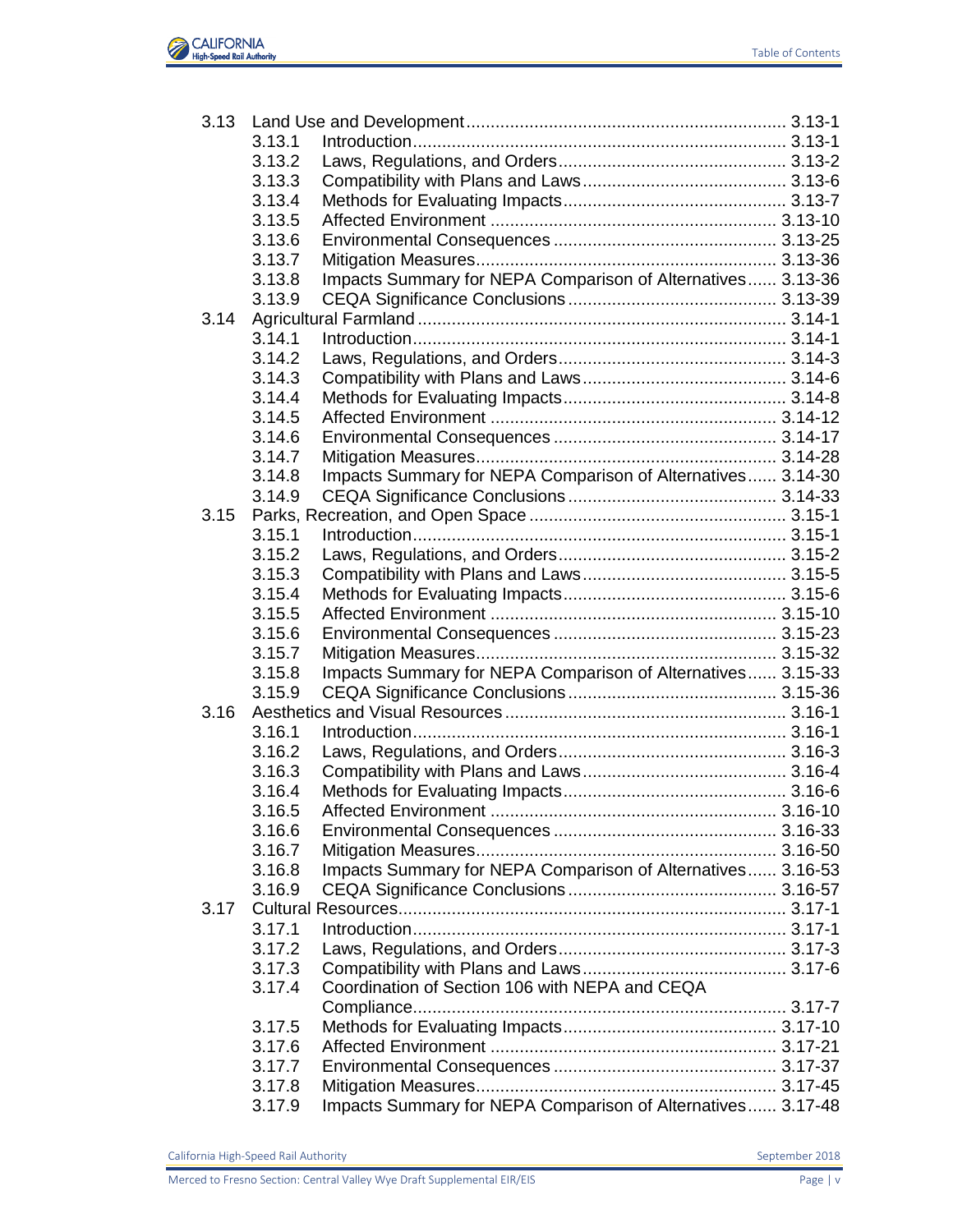

|   | 3.18 |        |                                                              |  |
|---|------|--------|--------------------------------------------------------------|--|
|   |      | 3.18.1 |                                                              |  |
|   |      | 3.18.2 |                                                              |  |
|   |      | 3.18.3 |                                                              |  |
|   |      | 3.18.4 |                                                              |  |
|   |      | 3.18.5 |                                                              |  |
|   |      | 3.18.6 |                                                              |  |
|   |      | 3.18.7 |                                                              |  |
|   |      | 3.18.8 | Impacts Summary for NEPA Comparison of Alternatives  3.18-28 |  |
|   |      |        |                                                              |  |
|   |      | 3.19.1 |                                                              |  |
|   |      | 3.19.2 |                                                              |  |
|   |      | 3.19.3 |                                                              |  |
|   |      | 3.19.4 | Cumulative Projects and Growth Forecasts3.19-3               |  |
|   |      | 3.19.5 | Organization of Cumulative Impacts Analysis3.19-5            |  |
|   |      | 3.19.6 |                                                              |  |
| 4 |      |        |                                                              |  |
|   | 4.1  |        |                                                              |  |
|   |      | 4.1.1  |                                                              |  |
|   |      | 4.1.2  |                                                              |  |
|   |      | 4.1.3  |                                                              |  |
|   |      | 4.1.4  |                                                              |  |
|   | 4.2  |        |                                                              |  |
|   | 4.3  |        |                                                              |  |
|   | 4.4  |        |                                                              |  |
|   |      | 4.4.1  |                                                              |  |
|   |      | 4.4.2  |                                                              |  |
|   |      | 4.4.3  |                                                              |  |
|   |      | 4.4.4  |                                                              |  |
|   |      | 4.4.5  |                                                              |  |
|   | 4.5  |        |                                                              |  |
|   |      | 4.5.1  |                                                              |  |
|   |      | 4.5.2  |                                                              |  |
|   | 4.6  |        |                                                              |  |
|   |      | 4.6.1  |                                                              |  |
|   |      | 4.6.2  |                                                              |  |
|   | 4.7  |        |                                                              |  |
|   |      | 4.7.1  |                                                              |  |
|   |      | 4.7.2  |                                                              |  |
|   | 4.8  |        |                                                              |  |
|   | 4.9  |        |                                                              |  |
|   |      | 4.9.1  | Preliminary Least Harm Analysis for the Central Valley Wye   |  |
|   |      |        |                                                              |  |
|   |      | 4.9.2  |                                                              |  |
|   |      | 4.9.3  | Impacts on Environmental Resources Outside of Section 4(f)   |  |
|   |      |        |                                                              |  |
|   | 4.10 |        |                                                              |  |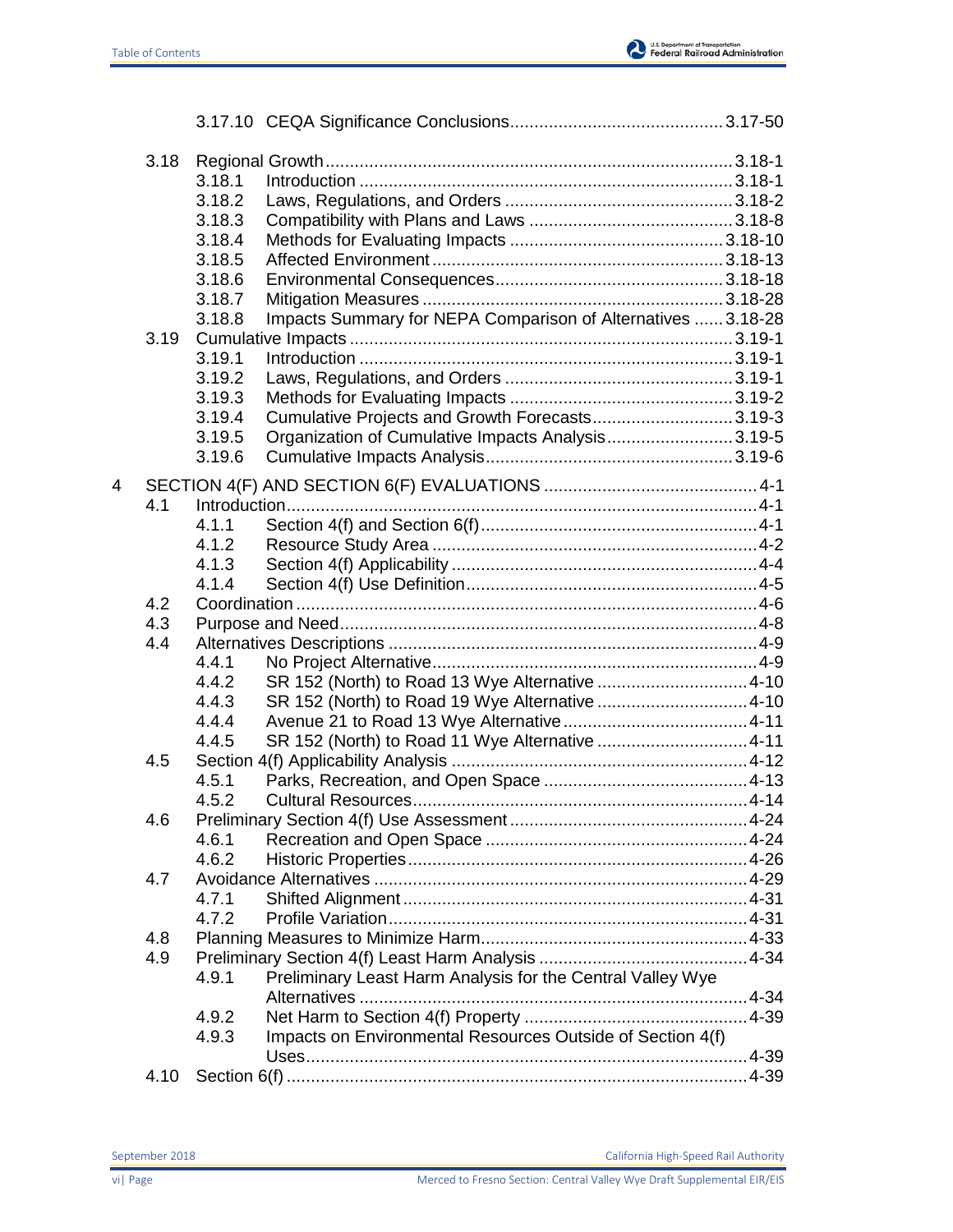

| 5 |     |                                                                          |  |
|---|-----|--------------------------------------------------------------------------|--|
|   | 5.1 |                                                                          |  |
|   |     | 5.1.1                                                                    |  |
|   | 5.2 |                                                                          |  |
|   |     | 5.2.1                                                                    |  |
|   |     | 5.2.2                                                                    |  |
|   |     | 5.2.3                                                                    |  |
|   | 5.3 |                                                                          |  |
|   |     | Definition of Reference Community and Resource Study<br>5.3.1            |  |
|   |     |                                                                          |  |
|   |     | Impact Avoidance and Minimization Features 5-7<br>5.3.2<br>5.3.3         |  |
|   | 5.4 |                                                                          |  |
|   |     |                                                                          |  |
|   |     | 5.4.1                                                                    |  |
|   |     | 5.4.2                                                                    |  |
|   |     | 5.4.3<br>5.4.4                                                           |  |
|   |     |                                                                          |  |
|   | 5.5 | Environmental Justice Engagement and Documentation 5-21<br>5.5.1         |  |
|   |     | 5.5.2                                                                    |  |
|   |     |                                                                          |  |
|   | 5.6 | 5.6.1                                                                    |  |
|   |     |                                                                          |  |
|   |     | 5.6.2                                                                    |  |
|   |     | 5.6.3                                                                    |  |
|   | 5.7 | Summary of Disproportionate Effects for NEPA Comparison of               |  |
|   |     |                                                                          |  |
|   | 5.8 |                                                                          |  |
| 6 |     |                                                                          |  |
|   | 6.1 |                                                                          |  |
|   | 6.2 |                                                                          |  |
|   |     | 6.2.1                                                                    |  |
|   |     | 6.2.2                                                                    |  |
|   | 6.3 |                                                                          |  |
|   |     | 6.3.1                                                                    |  |
|   |     | 6.3.2                                                                    |  |
|   |     | Development of Operation and Maintenance Costs 6-5<br>6.3.3              |  |
| 7 |     |                                                                          |  |
|   | 7.1 | Unavoidable Adverse and Significant Unavoidable Impacts 7-1              |  |
|   |     | 7.1.1                                                                    |  |
|   |     | 7.1.2                                                                    |  |
|   | 7.2 | Relationship between Short-Term Use of the Environment and the           |  |
|   |     |                                                                          |  |
|   | 7.3 | Irreversible Environmental Changes and Commitment of Resources 7-3       |  |
|   |     |                                                                          |  |
| 8 |     |                                                                          |  |
|   | 8.1 |                                                                          |  |
|   | 8.2 |                                                                          |  |
|   | 8.3 |                                                                          |  |
|   | 8.4 | Factors Influencing the Identification of the Preferred Alternative  8-6 |  |
|   |     | Key Transportation Planning Considerations  8-6<br>8.4.1                 |  |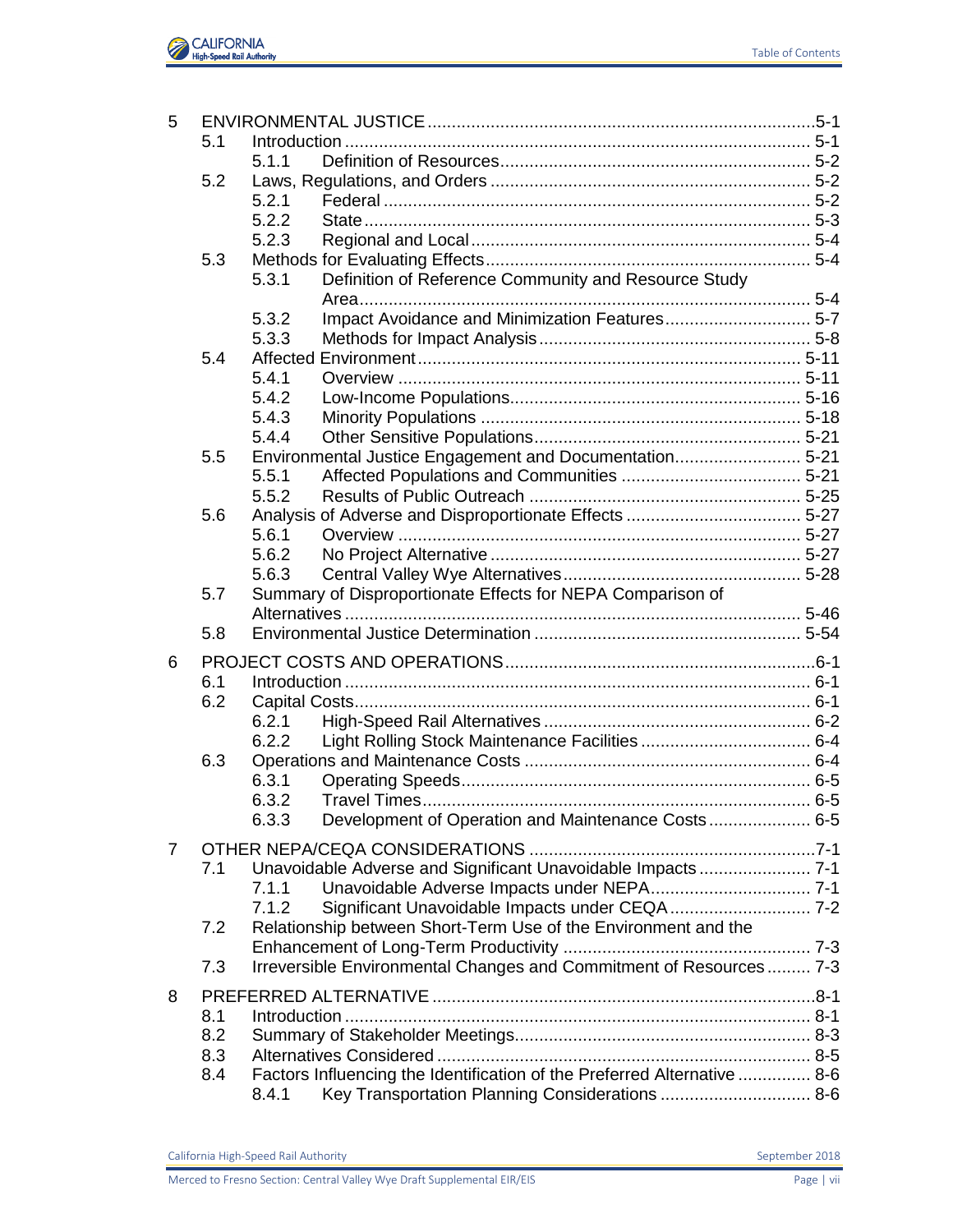

|         |              | 8.4.2                                                                                                                                   |  |
|---------|--------------|-----------------------------------------------------------------------------------------------------------------------------------------|--|
|         |              | 8.4.3<br>8.4.4                                                                                                                          |  |
|         | 8.5          |                                                                                                                                         |  |
|         | 8.6          |                                                                                                                                         |  |
|         | 8.7          |                                                                                                                                         |  |
|         | 8.8          | Least Environmentally Damaging Practicable Alternative 8-21                                                                             |  |
| 9       |              |                                                                                                                                         |  |
|         | 9.1          |                                                                                                                                         |  |
|         | 9.2          | Outreach during the Alternatives Development and Analysis Process  9-2<br>Public Information Meetings and Materials during the<br>9.2.1 |  |
|         |              | Alternatives Development and Analysis Process9-2<br>Farm Bureau Working Group Meetings during the<br>9.2.2                              |  |
|         |              | Environmental Resource Agency Meetings during the<br>9.2.3                                                                              |  |
|         | 9.3          | Outreach during Development of Draft Supplemental EIR/EIS9-4                                                                            |  |
|         |              | 9.3.1                                                                                                                                   |  |
|         |              | 9.3.2                                                                                                                                   |  |
|         |              | 9.3.3                                                                                                                                   |  |
|         | 9.4          | Notification and Circulation of Draft Supplemental EIR/EIS9-5                                                                           |  |
| 10      |              |                                                                                                                                         |  |
|         | 10.1         |                                                                                                                                         |  |
|         | 10.2<br>10.3 |                                                                                                                                         |  |
|         | 10.4         |                                                                                                                                         |  |
|         |              | 10.4.1                                                                                                                                  |  |
|         |              | 10.4.2                                                                                                                                  |  |
|         |              | 10.4.3                                                                                                                                  |  |
|         |              | 10.4.4                                                                                                                                  |  |
|         | 10.5         | 10.4.5                                                                                                                                  |  |
|         | 10.6         |                                                                                                                                         |  |
|         | 10.7         |                                                                                                                                         |  |
|         | 10.8         |                                                                                                                                         |  |
| 11      |              |                                                                                                                                         |  |
|         | 11.1         |                                                                                                                                         |  |
|         | 11.2         |                                                                                                                                         |  |
|         | 11.3         |                                                                                                                                         |  |
| $12 \,$ |              | REFERENCES/SOURCES USED IN DOCUMENT PREPARATION  12-1                                                                                   |  |
| 13      |              |                                                                                                                                         |  |
| 14      |              |                                                                                                                                         |  |
| 15      |              |                                                                                                                                         |  |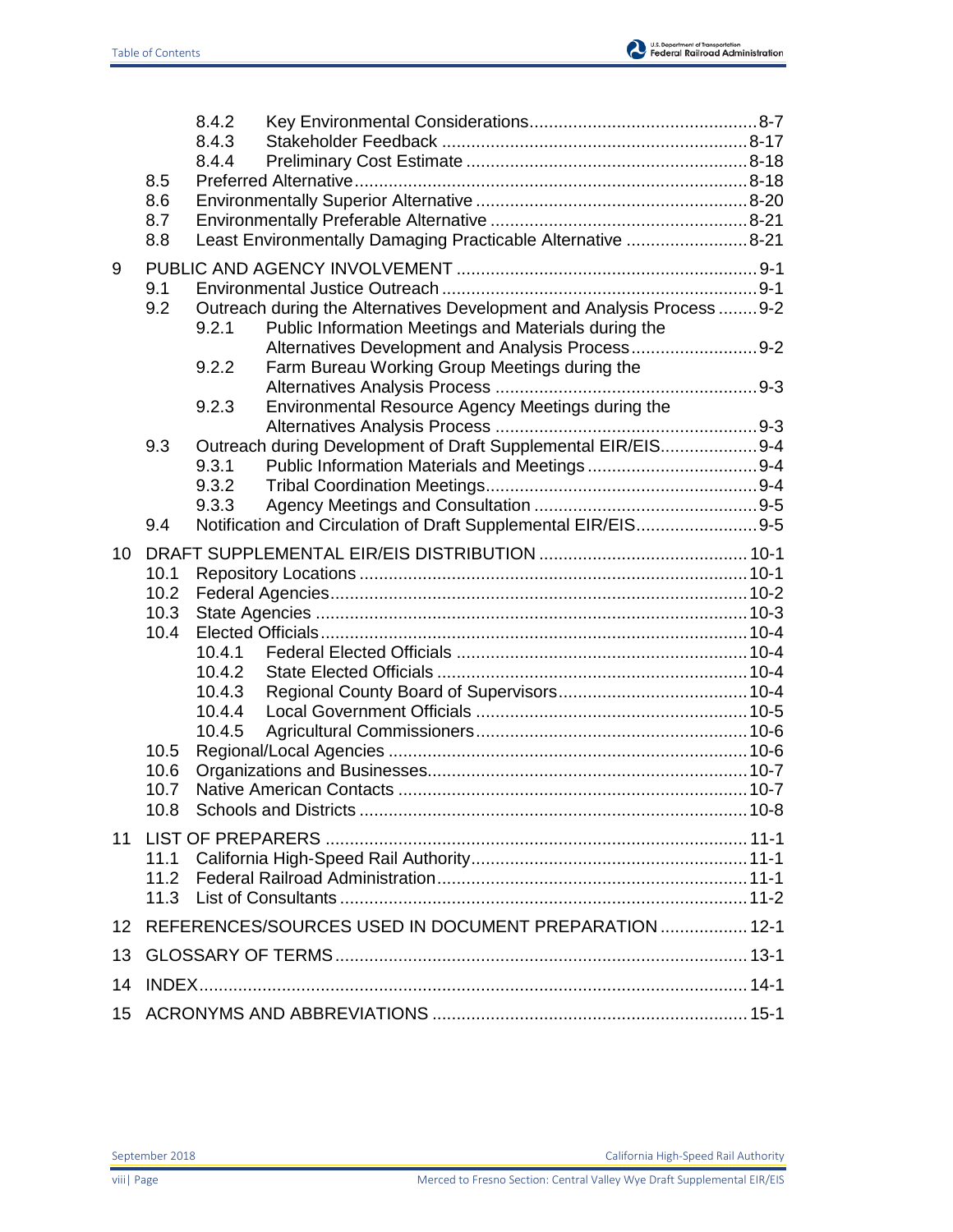

## **Tables**

| Table S-1  | Design Features of Alternatives Carried Forward  S-11                                                               |  |
|------------|---------------------------------------------------------------------------------------------------------------------|--|
| Table S-2  | Comparison of Construction Impacts by Alternative S-22                                                              |  |
| Table S-3  | Comparison of Operations Impacts by Alternative  S-38                                                               |  |
| Table S-4  | CEQA Summary of Resources with Significant Impacts                                                                  |  |
| Table S-5  | Capital Cost by Alternative (2015\$ Thousands) S-46                                                                 |  |
| Table S-6  | Central Valley Wye Alternatives Milestone Schedule S-49                                                             |  |
| Table 1-1  | Population Growth in California, the San Joaquin Valley,                                                            |  |
| Table 1-2  | Unemployment and Income in California, the San Joaquin                                                              |  |
| Table 1-3  | Annual Interregional and Intraregional Travel Patterns for                                                          |  |
| Table 1-4  | Current and Projected Vehicle Miles Traveled in Merced                                                              |  |
| Table 1-5  | Commercial Air Traffic and Central Valley Airports 1-15                                                             |  |
| Table 1-6  | Estimated Total Travel Times (Door-to-Door in Hours and<br>Minutes) Between City Pairs by Auto, Air, and Rail (Peak |  |
| Table 2-1  | Regional Projected and Induced Population and                                                                       |  |
| Table 2-2  | Planned Residential Development Projects within the<br>Vicinity of the Central Valley Wye Alternatives2-15          |  |
| Table 2-3  | Planned Highway Improvements in Merced and Madera                                                                   |  |
| Table 2-4  |                                                                                                                     |  |
| Table 2-5  | Programmed Improvements in 2013 California State Rail                                                               |  |
| Table 2-6  | San Joaquin Joint Powers Authority 2015 Business Plan                                                               |  |
| Table 2-7  | Design Features of the Central Valley Wye Alternatives2-40                                                          |  |
| Table 2-8  | Anticipated Travel Times for the Central Valley Wye                                                                 |  |
| Table 2-9  | Proposed Changes to California Department of                                                                        |  |
| Table 2-10 | Proposed Freight or Passenger Railroad Modifications<br>Required for Central Valley Wye Alternatives 2-48           |  |
| Table 2-11 |                                                                                                                     |  |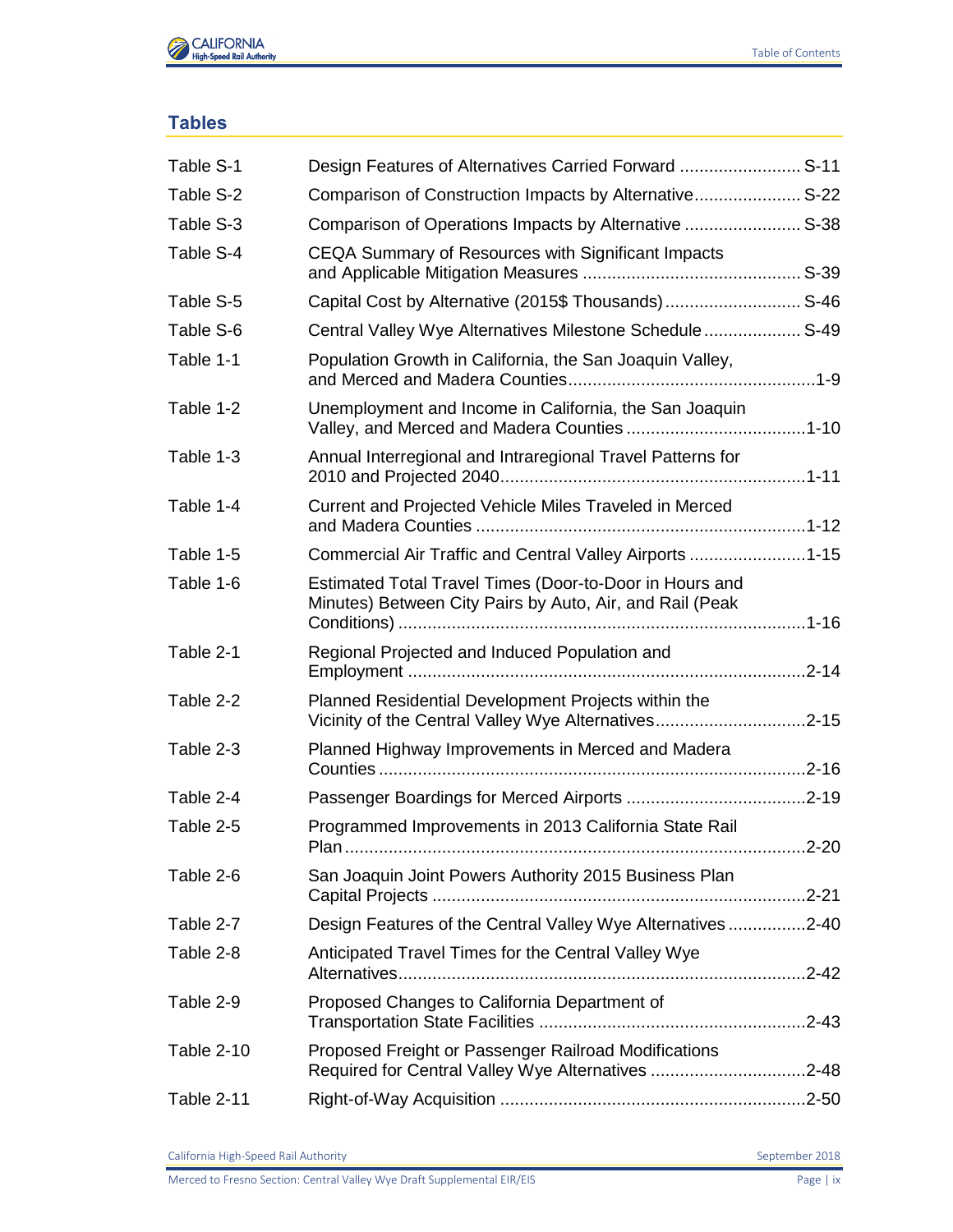

| Table 2-12   | Potential Major Environmental Permits and Approvals  2-56                                                                 |  |
|--------------|---------------------------------------------------------------------------------------------------------------------------|--|
| Table 3.2-1  |                                                                                                                           |  |
| Table 3.2-2  |                                                                                                                           |  |
| Table 3.2-3  |                                                                                                                           |  |
| Table 3.2-4  | Roadway Segment Level-of-Service Criteria 3.2-16                                                                          |  |
| Table 3.2-5  | Existing (2015) Roadway Operations Along SR 152 (North)                                                                   |  |
| Table 3.2-6  | Existing (2015) Roadway Operations Along SR 152 (North)                                                                   |  |
| Table 3.2-7  | Existing (2015) Roadway Operations Along Avenue 21 to                                                                     |  |
| Table 3.2-8  | Existing (2015) Roadway Operations Along SR 152 (North)                                                                   |  |
| Table 3.2-9  | <b>Educational Facilities with School Bus Transportation</b>                                                              |  |
| Table 3.2-10 | Central Valley Wye Alternatives Temporary Road Closures                                                                   |  |
| Table 3.2-11 | Existing (2015) Plus Project Peak-Hour Roadway<br>Operations Along the SR 152 (North) to Road 13 Wye                      |  |
| Table 3.2-12 | Existing (2015) Plus Project Peak-Hour Roadway<br>Operations Along the SR 152 (North) to Road 19 Wye                      |  |
| Table 3.2-13 | Existing (2015) Plus Project Peak-Hour Roadway<br>Operations Along the Avenue 21 to Road 13 Wye                           |  |
| Table 3.2-14 | Existing (2015) Plus Project Peak-Hour Roadway<br>Operations Along the SR 152 (North) to Road 11 Wye                      |  |
| Table 3.2-15 | Comparison of Central Valley Wye Alternative Impacts 3.2-62                                                               |  |
| Table 3.2-16 | CEQA Significance Conclusions for Transportation for the                                                                  |  |
| Table 3.3-1  | State and Federal Ambient Air Quality Standards  3.3-5                                                                    |  |
| Table 3.3-2  |                                                                                                                           |  |
| Table 3.3-3  |                                                                                                                           |  |
| Table 3.3-4  | San Joaquin Valley Air Pollution Control District CEQA<br>Construction and Operational Thresholds of Significance  3.3-33 |  |
| Table 3.3-5  | Sensitive Receptors within 1,000 Feet from the Footprint of                                                               |  |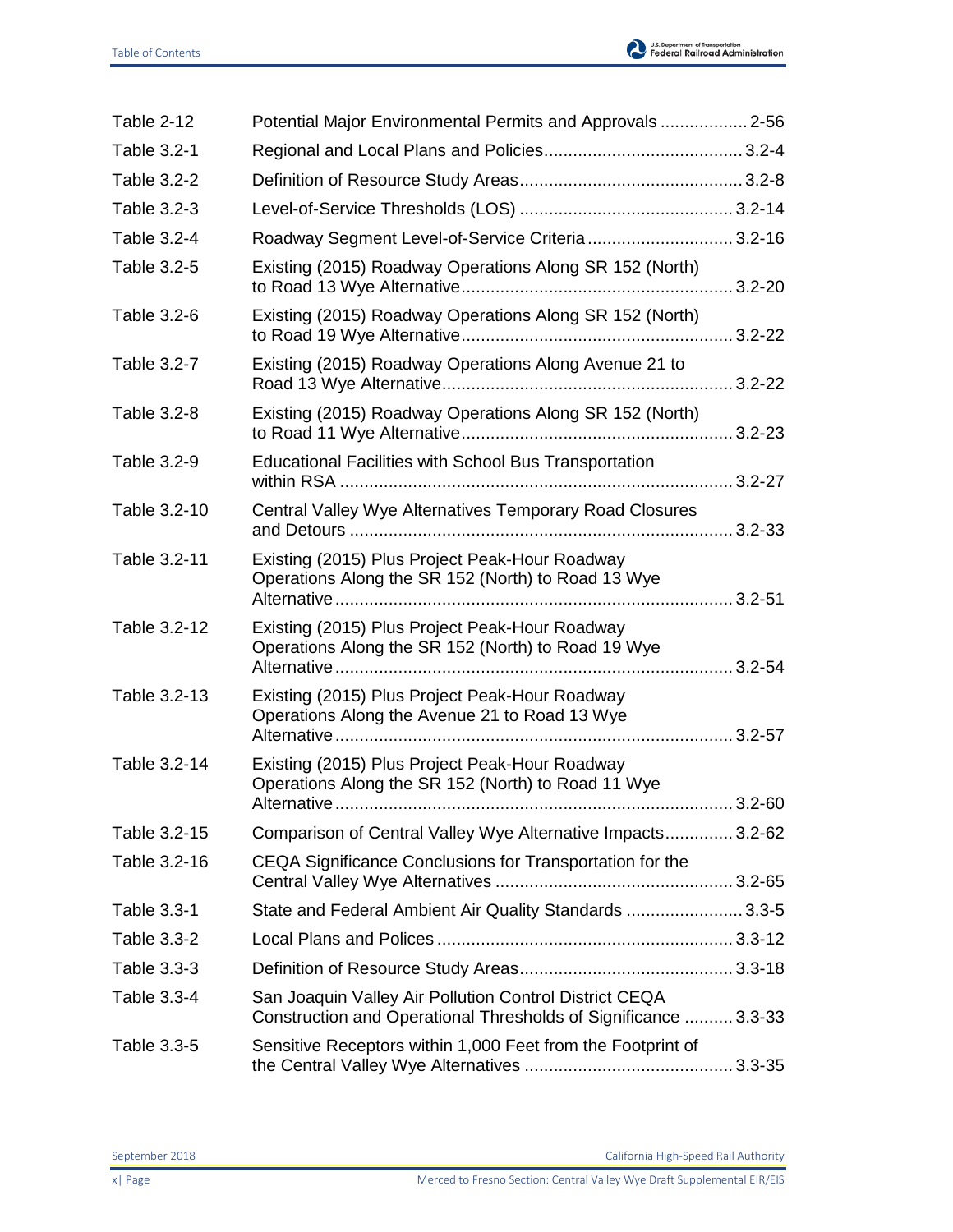

| Table 3.3-6  | Ambient Criteria Pollutant Concentrations at Air Quality<br>Monitoring Stations Closest to the Central Valley Wye<br>3.3-38                                                                                                |
|--------------|----------------------------------------------------------------------------------------------------------------------------------------------------------------------------------------------------------------------------|
| Table 3.3-7  | Ambient Criteria Pollutant Concentrations at Air Quality<br>Monitoring Stations Closest to the Central Valley Wye                                                                                                          |
| Table 3.3-8  | Federal and State Attainment Status for the Sjvab 3.3-42                                                                                                                                                                   |
| Table 3.3-9  | Planning Documents Relevant to the Air Quality Resource                                                                                                                                                                    |
| Table 3.3-10 | No Project Alternative Estimated Statewide Emissions<br>Without the Central Valley Wye Alternatives: Medium                                                                                                                |
| Table 3.3-11 | No Project Alternative Estimated Statewide Emissions<br>Without the Central Valley Wye Alternatives: High                                                                                                                  |
| Table 3.3-12 | No Project Alternative Statewide Ghg Emissions Without<br>the Central Valley Wye Alternatives under the Medium and                                                                                                         |
| Table 3.3-13 | SR 152 (North) to Road 13 Wye Alternative Total<br>Emissions and Summary of San Joaquin Valley Air<br><b>Pollution Control District and General Conformity</b><br>Threshold Exceedances for Construction (Tons/Year)3.3-51 |
| Table 3.3-14 | SR 152 (North) to Road 19 Wye Alternative Total<br>Emissions and Summary of San Joaquin Valley Air<br><b>Pollution Control District and General Conformity</b><br>Threshold Exceedances for Construction (Tons/Year)3.3-53 |
| Table 3.3-15 | Avenue 21 to Road 13 Wye Alternative Total Emissions<br>and Summary of San Joaquin Valley Air Pollution Control<br>District and General Conformity Threshold Exceedances                                                   |
| Table 3.3-16 | SR 152 (North) to Road 11 Wye Alternative Total<br>Emissions and Summary of San Joaquin Valley Air<br><b>Pollution Control District and General Conformity</b><br>Threshold Exceedances for Construction (Tons/Year)3.3-57 |
| Table 3.3-17 | Central Valley Wye Alternatives Greenhouse Gas<br>Construction Emissions (Metric Tons of Co <sub>2</sub> e Per Year)3.3-62                                                                                                 |
| Table 3.3-18 | Estimated Central Valley Wye Alternative Demolition                                                                                                                                                                        |
| Table 3.3-19 | Summary of Estimated Regional Emissions Changes<br>(Project vs. No Project 2015 Existing and 2040 Future                                                                                                                   |
| Table 3.3-20 | On-Road Vehicle Vmt for the No Project Alternative and<br>the Central Valley Wye Alternatives (under the Medium                                                                                                            |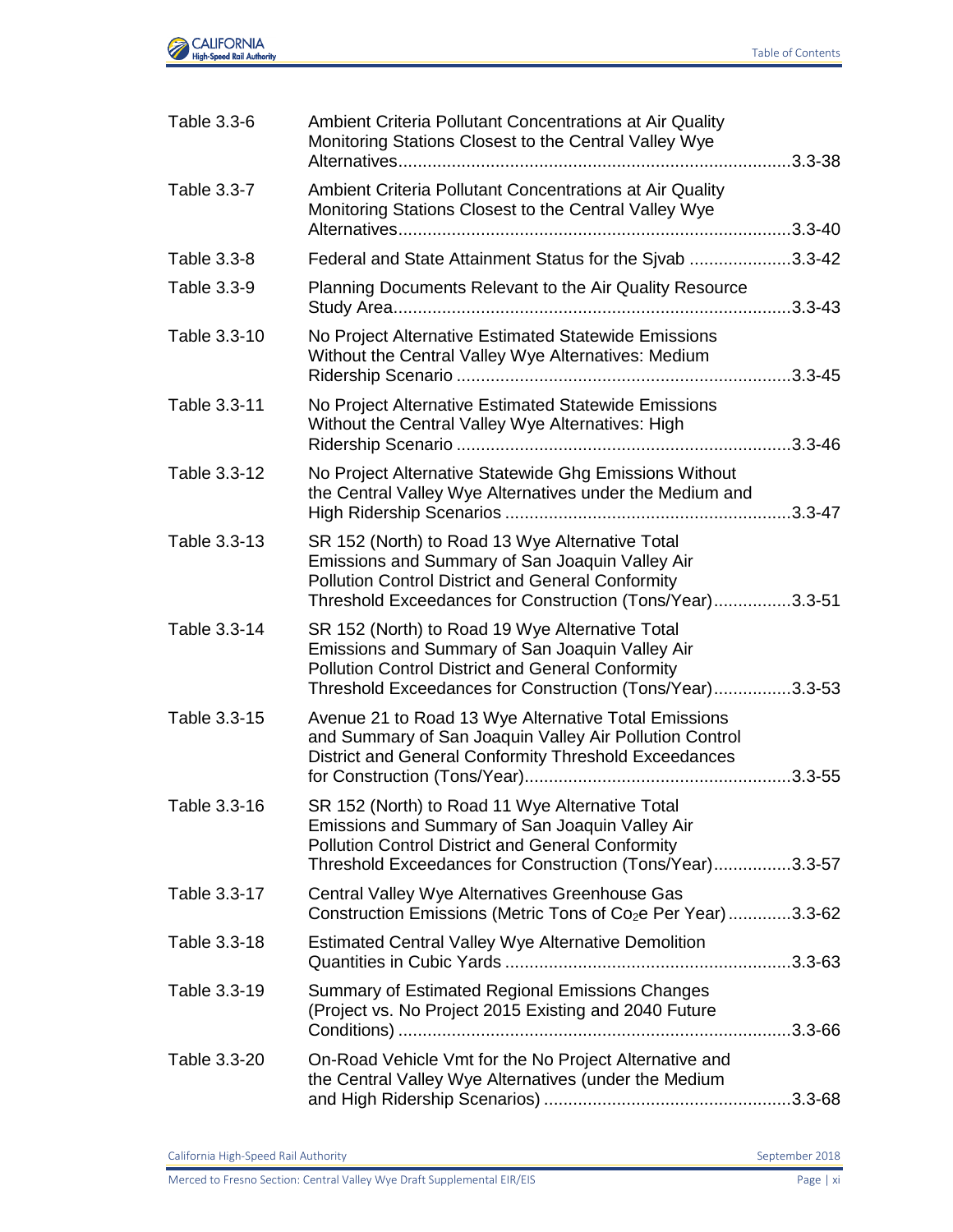

| Table 3.3-21       | On-Road Vehicle Emission Changes from Operation of the<br>Central Valley Wye Alternatives vs. No Project (under the                                               |  |
|--------------------|-------------------------------------------------------------------------------------------------------------------------------------------------------------------|--|
| Table 3.3-22       | Power Plant Emission Changes from Operation of the<br>Central Valley Wye Alternatives vs. No Project (under the                                                   |  |
| Table 3.3-23       | Aircraft Flights for Operation of the Central Valley Wye<br>Alternatives and the No Project Alternative (under the                                                |  |
| Table 3.3-24       | Aircraft Emission Changes from Operation of the Central<br>Valley Wye Alternatives vs. No Project (under the Medium                                               |  |
| Table 3.3-25       | Annual Estimated Statewide Greenhouse Gas Emission<br>Changes from the Central Valley Wye Alternatives under                                                      |  |
| Table 3.3-26       | Summary of Regional Annual Greenhouse Gas Emissions<br>Changes from Operation of the Central Valley Wye<br>Alternatives under the Medium and High Ridership       |  |
| Table 3.3-27       | On-Road Vehicles Greenhouse Gas Emission Changes<br>from Operation of the Central Valley Wye Alternatives<br>under the Medium and High Ridership Scenarios 3.3-77 |  |
| Table 3.3-28       | Power Plant Greenhouse Gas Emission Changes from<br>Operation of the Central Valley Wye Alternatives under the                                                    |  |
| Table 3.3-29       | Aircraft Greenhouse Gas Emission Changes of the Central<br>Valley Wye Alternatives under the Medium and High                                                      |  |
| Table 3.3-30       | Mitigation Program for Air Quality and Global Climate                                                                                                             |  |
| Table 3.3-31       | Comparison of Central Valley Wye Alternative Impacts 3.3-85                                                                                                       |  |
| Table 3.3-32       | CEQA Significance Conclusions for Air Quality and Global<br>Climate Change for the Central Valley Wye Alternatives 3.3-89                                         |  |
| Table 3.4-1        |                                                                                                                                                                   |  |
| <b>Table 3.4-2</b> | Definition of Resource Study Area for Noise and Vibration 3.4-10                                                                                                  |  |
| Table 3.4-3        | <b>Federal Railroad Administration Recommended Screening</b>                                                                                                      |  |
| Table 3.4-4        | <b>Federal Railroad Administration Recommended Screening</b><br>Distances for Evaluation of Vibration Impacts  3.4-11                                             |  |
| Table 3.4-5        | <b>Federal Railroad Administration Construction Noise</b>                                                                                                         |  |
| Table 3.4-6        |                                                                                                                                                                   |  |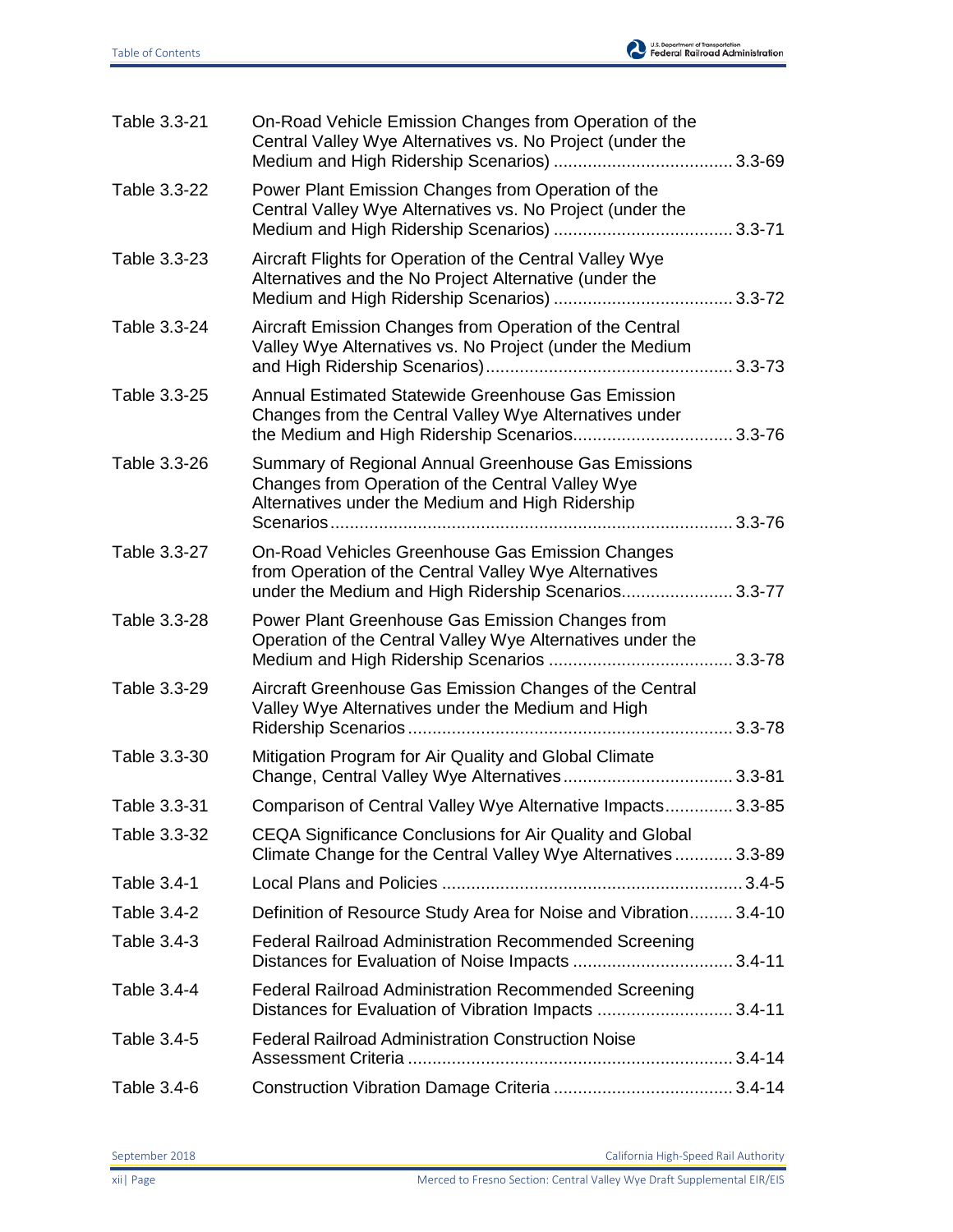

| Table 3.4-7  | <b>Federal Railroad Administration Ground-Borne Vibration</b>                                                            |  |
|--------------|--------------------------------------------------------------------------------------------------------------------------|--|
| Table 3.4-8  | Federal Highway Administration Traffic Noise Abatement                                                                   |  |
| Table 3.4-9  | Federal Railroad Administration Noise-Sensitive Land Uses 3.4-17                                                         |  |
| Table 3.4-10 | Interim Criteria for High-Speed Train Noise Impacts on                                                                   |  |
| Table 3.4-11 | Distance from Construction Activities at Which Noise<br>Levels Would Exceed Federal Railroad Administration              |  |
| Table 3.4-12 | Construction Noise Impacts on Sensitive Receptors3.4-26                                                                  |  |
| Table 3.4-13 | <b>Construction Equipment Vibration Impact Distances for</b><br>Buildings for the Central Valley Wye Alternatives 3.4-28 |  |
| Table 3.4-14 | Summary of Operational Noise Impacts for the Central                                                                     |  |
| Table 3.4-15 | Screening Distances for Noise Impacts on Wildlife and<br>Domestic Animals for the Central Valley Wye Alternatives3.4-34  |  |
| Table 3.4-16 | Comparison of Central Valley Wye Alternative Impacts 3.4-41                                                              |  |
| Table 3.4-17 | CEQA Significance Conclusions for Noise and Vibration for                                                                |  |
| Table 3.4-18 | Summary of Severe Rail Noise Impacts for the Central                                                                     |  |
| Table 3.5-1  | Relationship Between Typical Frequencies and Their                                                                       |  |
| Table 3.5-2  |                                                                                                                          |  |
| Table 3.5-3  | Typical Emf Levels for Transmission/Power Lines3.5-5                                                                     |  |
| Table 3.5-4  | Radio Frequency Emissions Safety Levels Expressed As                                                                     |  |
| Table 3.5-5  |                                                                                                                          |  |
| Table 3.5-6  | Summary Comparison of Measured and Calculated 60-<br>Hertz Magnetic Fields for Central Valley Wye Alternatives3.5-17     |  |
| Table 3.5-7  | Comparison of Central Valley Wye Alternative Impacts 3.5-27                                                              |  |
| Table 3.5-8  | CEQA Significance Conclusions for Electromagnetic Fields<br>and Electromagnetic Interference for the                     |  |
| Table 3.6-1  | Local Plans and Policies for Public Utilities and Energy3.6-5                                                            |  |
| Table 3.6-2  | Public Utilities and Energy Resource Study Area                                                                          |  |
| Table 3.6-3  | Summary of Utility and Energy Providers within the                                                                       |  |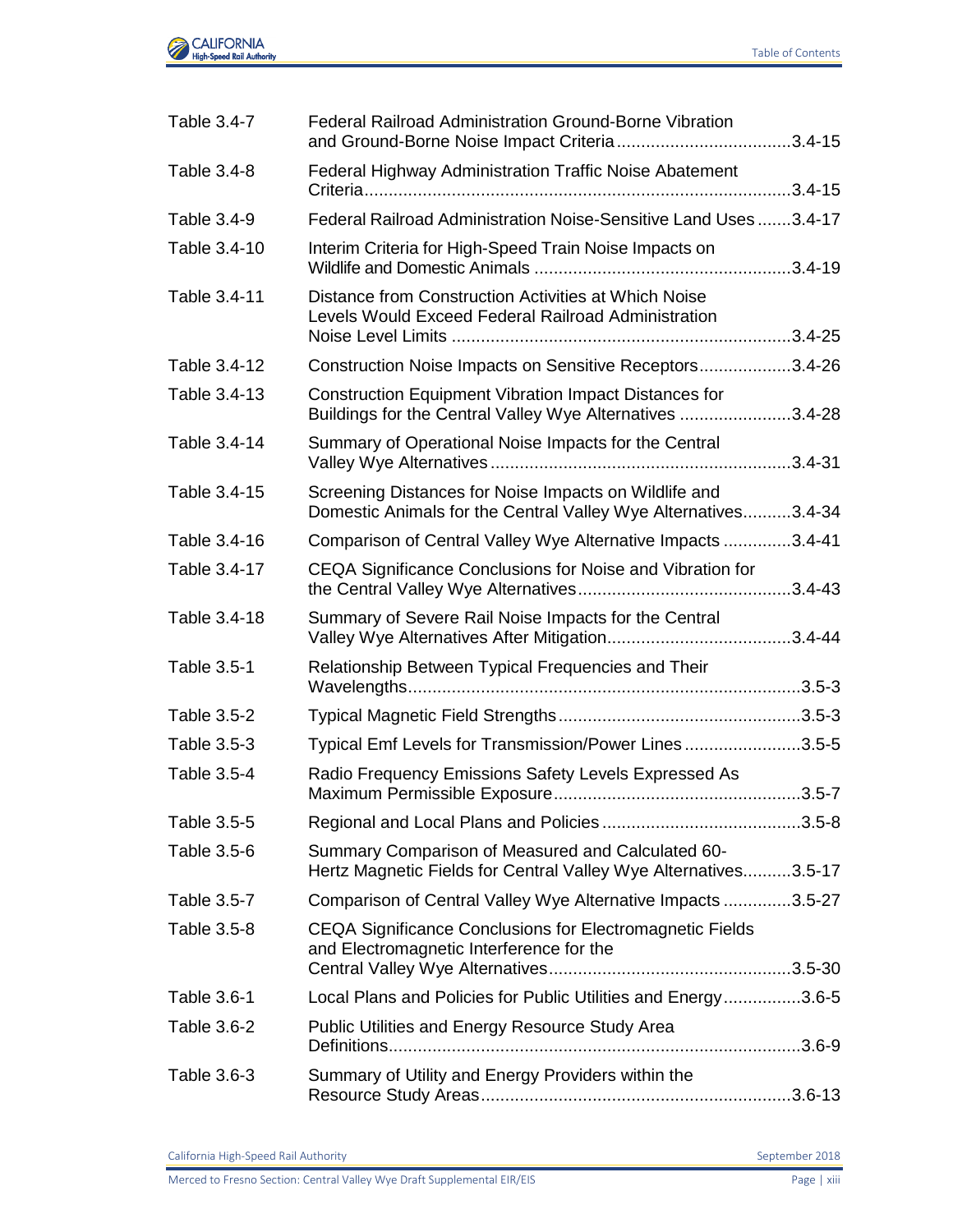

| Table 3.6-4  |                                                                                                                      |  |
|--------------|----------------------------------------------------------------------------------------------------------------------|--|
| Table 3.6-5  | Electricity Consumption in Merced and Madera Counties in                                                             |  |
| Table 3.6-6  | Fuel Sources for Electric Power in California in 2014 3.6-19                                                         |  |
| Table 3.6-7  |                                                                                                                      |  |
| Table 3.6-8  | Construction Water Use by Wye Alternative and Activity  3.6-28                                                       |  |
| Table 3.6-9  | Solid and Hazardous Waste Estimates by Alternative  3.6-30                                                           |  |
| Table 3.6-10 | Construction Energy Consumption Assumptions for the                                                                  |  |
| Table 3.6-11 | 2040 Estimated Change in Energy Consumption Caused<br>by the Central Valley Wye Alternatives (Medium Ridership       |  |
| Table 3.6-12 | Comparison of Central Valley Wye Alternative Impacts 3.6-38                                                          |  |
| Table 3.6-13 | CEQA Significance Conclusions for Public Utilities and<br>Energy for the Central Valley Wye Alternatives  3.6-42     |  |
| Table 3.7-1  |                                                                                                                      |  |
| Table 3.7-2  |                                                                                                                      |  |
| Table 3.7-3  | Wildlife Habitat Types, Land Uses, and Typical Vegetation<br>in the Habitat Study Area of All Central Valley Wye     |  |
| Table 3.7-4  | <b>Standard Terms Used for Wetland Condition Assessment</b>                                                          |  |
| Table 3.7-5  | Land Cover Types in the Habitat Study Area by Central                                                                |  |
| Table 3.7-6  | Special-Status Plant Species with Moderate to High<br>Potential to Occur in the Special-Status Plant Study Area      |  |
| Table 3.7-7  | Special-Status Wildlife Species with Moderate to High<br>Potential to Occur in the Habitat Study Area of All Central |  |
| Table 3.7-8  | Special-Status Plant Communities Occurring in the<br>Special-Status Plant Study Area of All Central Valley Wye       |  |
| Table 3.7-9  | Jurisdictional Aquatic Resources within the Wetland Study<br>Area by Central Valley Wye Alternative (Acres) 3.7-43   |  |
| Table 3.7-10 | Critical Habitat in Core Habitat Study Area by Central                                                               |  |
| Table 3.7-11 | Wildlife Movement Corridors Crossed by the Central Valley                                                            |  |
| Table 3.7-12 | Direct Impacts on Special-Status Plant Species Habitat by                                                            |  |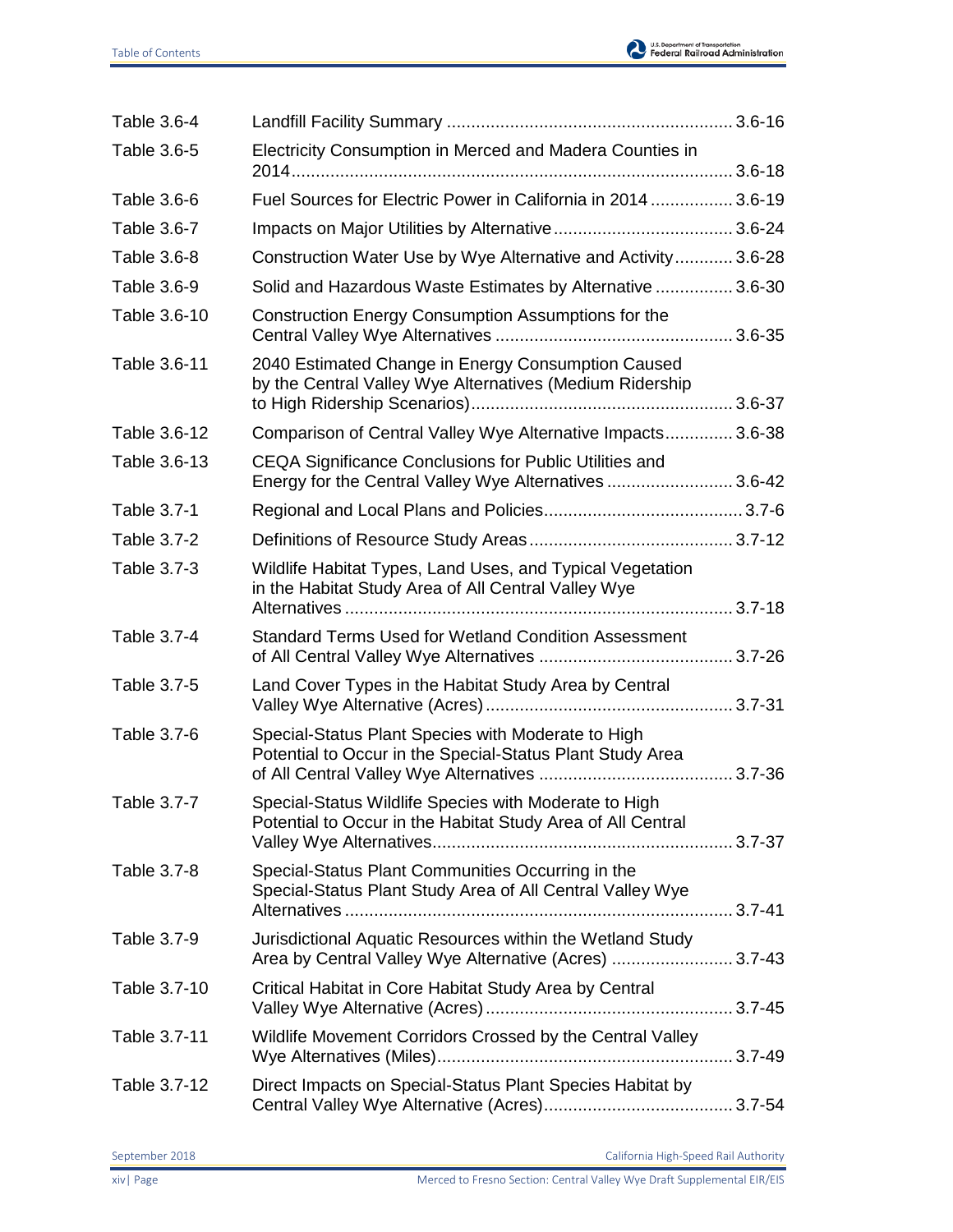

| Table 3.7-13 | Direct Impacts on Special-Status Wildlife Species Habitat<br>by Central Valley Wye Alternative (Acres) 3.7-58                                                     |  |
|--------------|-------------------------------------------------------------------------------------------------------------------------------------------------------------------|--|
| Table 3.7-14 | Direct Impacts on Special-Status Plant Communities by                                                                                                             |  |
| Table 3.7-15 | Direct Impacts on Wetlands and Other Waters by Central                                                                                                            |  |
| Table 3.7-16 | Direct Impacts on Streams, Rivers, and Lakes (Including<br>Riparian Areas) by Central Valley Wye Alternative (Acres)3.7-88                                        |  |
| Table 3.7-17 | Potential Nonbiological Impacts of Off-Site Mitigation                                                                                                            |  |
| Table 3.7-18 | Comparison of Central Valley Wye Alternatives Impacts 3.7-140                                                                                                     |  |
| Table 3.7-19 | <b>CEQA Significance Conclusions for Biological Resources</b><br>and Wetlands for the Central Valley Wye Alternatives 3.7-151                                     |  |
| Table 3.8-1  |                                                                                                                                                                   |  |
| Table 3.8-2  |                                                                                                                                                                   |  |
| Table 3.8-3  | Waterbodies Crossed by the Central Valley Wye                                                                                                                     |  |
| Table 3.8-4  | Beneficial Uses and 303(D) Listed Pollutants within the                                                                                                           |  |
| Table 3.8-5  | Groundwater Subbasins within the Resource Study Area3.8-27                                                                                                        |  |
| Table 3.8-6  | Depth to Groundwater in the Vicinity of the Central Valley                                                                                                        |  |
| Table 3.8-7  | Flood Zone Designations in the Floodplain Resource Study                                                                                                          |  |
| Table 3.8-8  | Flow Data for Streams in Flood-Prone Areas                                                                                                                        |  |
| Table 3.8-9  | Floodplains and Floodways Crossed by the Central Valley                                                                                                           |  |
| Table 3.8-10 | Acres of Land Disturbed During Construction by Central                                                                                                            |  |
| Table 3.8-11 | Types of Crossings Installed During Construction by                                                                                                               |  |
| Table 3.8-12 | Area of Project Footprint in the Special Flood-Hazard Area<br>(100-Year Federal Emergency Management Area Flood<br>Zones) by Central Valley Wye Alternative3.8-43 |  |
| Table 3.8-13 | Comparison of Central Valley Wye Alternative Impacts 3.8-52                                                                                                       |  |
| Table 3.8-14 | CEQA Significance Conclusions for Hydrology and Water<br>Resources for the Central Valley Wye Alternatives3.8-55                                                  |  |
| Table 3.9-1  |                                                                                                                                                                   |  |
| Table 3.9-2  |                                                                                                                                                                   |  |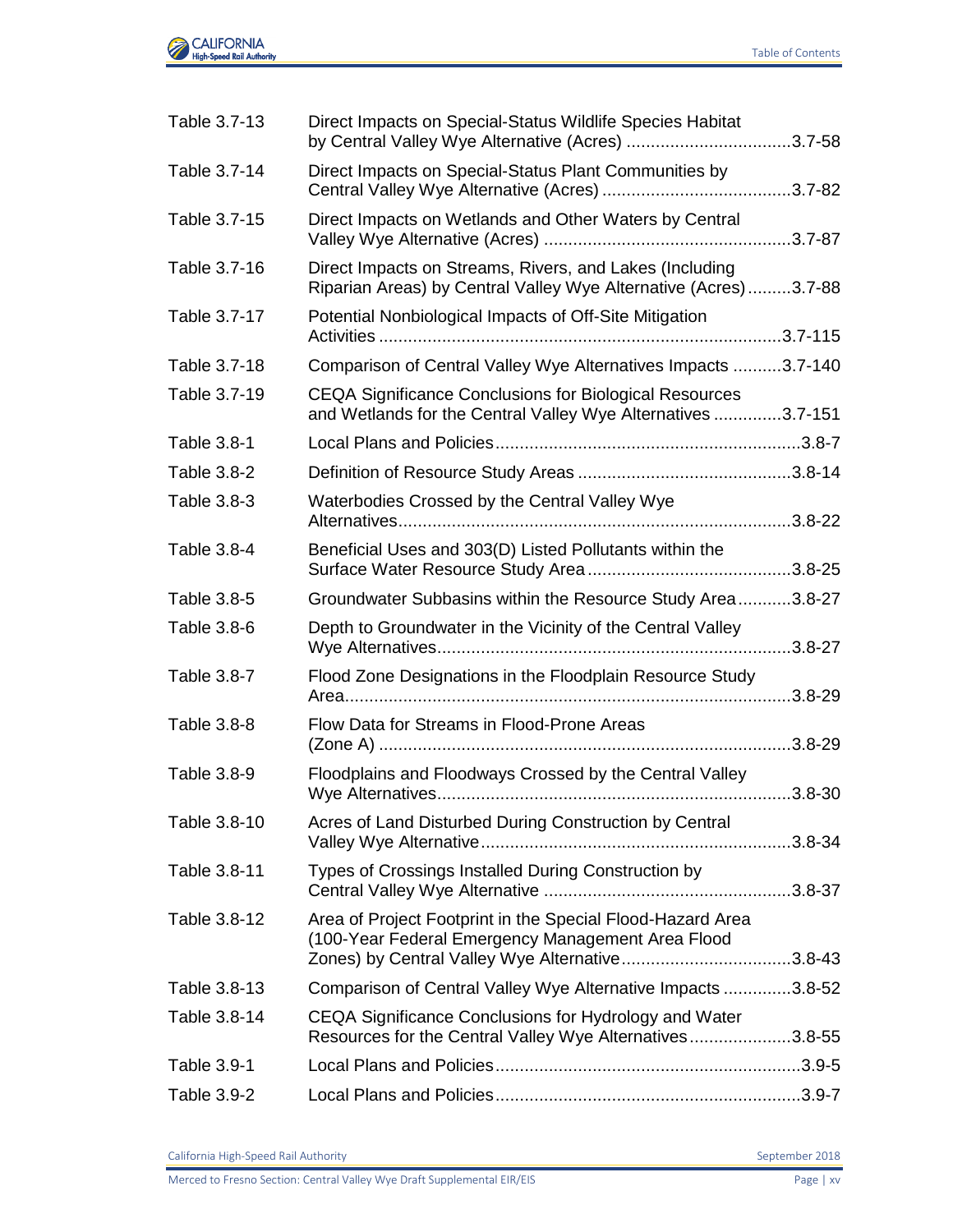

| Table 3.9-3  | Definition of Resource Study Areas for Geology, Soils, and                                                     |  |
|--------------|----------------------------------------------------------------------------------------------------------------|--|
| Table 3.9-4  | Definition of Resource Study Area for Paleontological                                                          |  |
| Table 3.9-5  | Paleontological Potential/Sensitivity Categories Used in                                                       |  |
| Table 3.9-6  | Summary of Mapped Surficial Geologic Units Near the                                                            |  |
| Table 3.9-7  | Depth to Groundwater Near the Central Valley Wye                                                               |  |
| Table 3.9-8  |                                                                                                                |  |
| Table 3.9-9  | Active Faults within 65 Miles of the Central Valley Wye                                                        |  |
| Table 3.9-10 | Gas and Oil Wells in the Resource Hazards Resource                                                             |  |
| Table 3.9-11 | Affected Geologic Units - Central Valley Wye Alternatives  3.9-37                                              |  |
| Table 3.9-12 | Area of Impact by Alternative, Soils with High Susceptibility                                                  |  |
| Table 3.9-13 | Area of Impact by Alternative, Soils with Moderate and                                                         |  |
| Table 3.9-14 | Area of Impact by Alternative, Corrosive Soils (Acres)  3.9-52                                                 |  |
| Table 3.9-15 | Areas of Moderate or Highly Difficult Excavation by                                                            |  |
| Table 3.9-16 | Number of Oil and Gas Wells by Alternative3.9-67                                                               |  |
| Table 3.9-17 | Comparison of Central Valley Wye Alternative Impacts 3.9-78                                                    |  |
| Table 3.9-18 | Comparison of Surface Disturbance within<br>Paleontologically Sensitive Geologic Units 3.9-84                  |  |
| Table 3.9-19 | CEQA Significance Conclusions for Geology, Soils,<br>Seismicity, and Paleontological Resources for the Central |  |
| Table 3.10-1 |                                                                                                                |  |
| Table 3.10-2 | Hazardous Materials and Wastes Resource Study Area                                                             |  |
| Table 3.10-3 | Educational Facilities within 0.25 Mile of the Central Valley                                                  |  |
| Table 3.10-4 | Sites of Potential Environmental Concern within the Pec                                                        |  |
| Table 3.10-5 | Maximum Amount of Agricultural Land Permanently<br>Converted by Central Valley Wye Alternative (Acres) 3.10-33 |  |
| Table 3.10-6 | Estimated Demolition Area Per Alternative 3.10-34                                                              |  |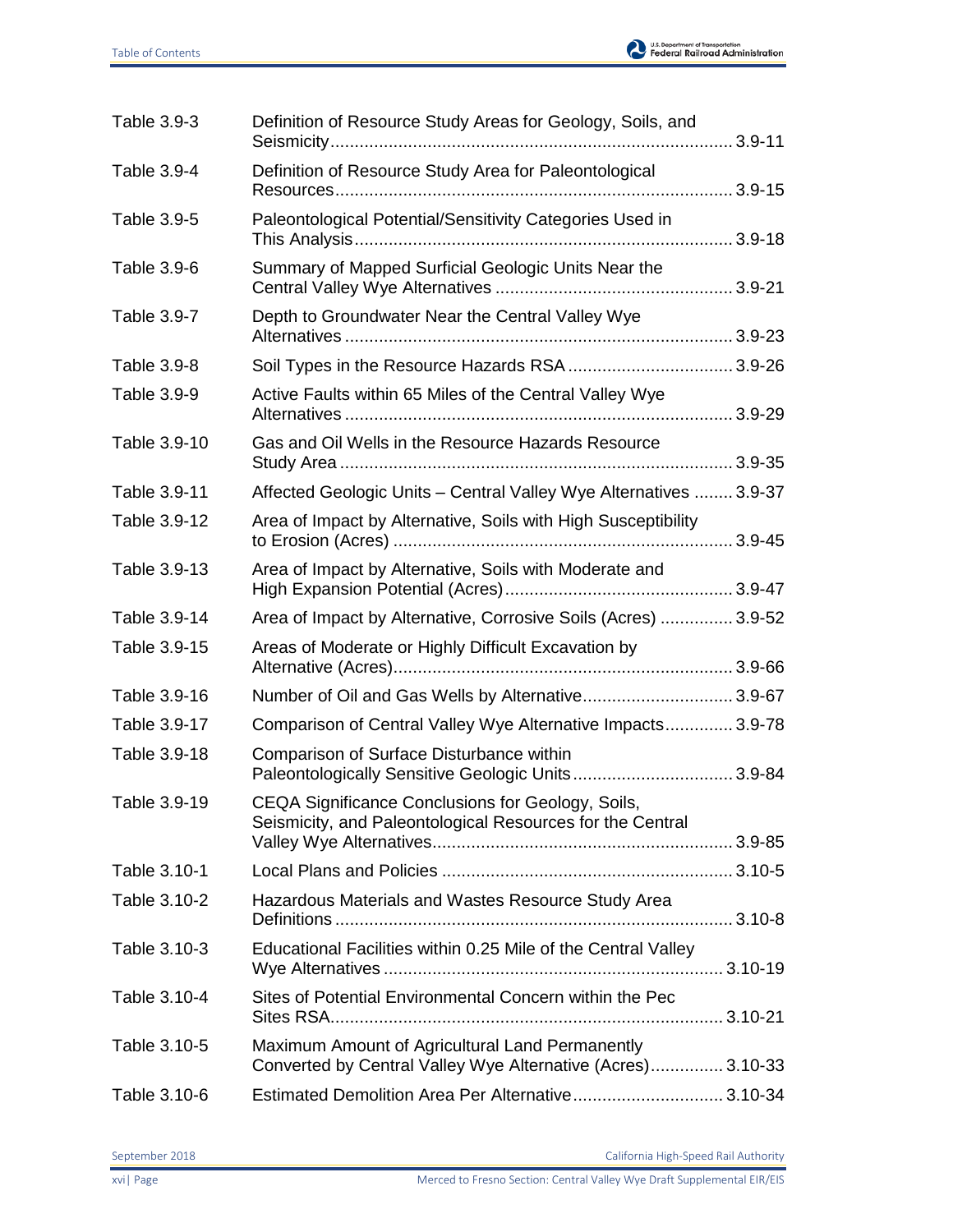

| Table 3.10-7  | Comparison of the Central Valley Wye Alternatives<br>Impacts from Construction on or Near Pec Sites 3.10-36                |  |
|---------------|----------------------------------------------------------------------------------------------------------------------------|--|
| Table 3.10-8  | Comparison of the Central Valley Wye Alternatives<br>Impacts from Construction on or Near Schools and                      |  |
| Table 3.10-9  | Comparison of Central Valley Wye Alternative Impacts<br>Associated with Risks During Construction on or Near               |  |
| Table 3.10-10 | Comparison of Central Valley Wye Alternative Impacts 3.10-45                                                               |  |
| Table 3.10-11 | <b>CEQA Significance Conclusions for Hazardous Materials</b><br>and Wastes for the Central Valley Wye Alternatives 3.10-48 |  |
| Table 3.11-1  |                                                                                                                            |  |
| Table 3.11-2  | Definitions of Safety and Security Facility Resource Study                                                                 |  |
| Table 3.11-3  |                                                                                                                            |  |
| Table 3.11-4  | Airports and Airstrips within 2 Miles of the Central Valley                                                                |  |
| Table 3.11-5  | Educational Facilities within 0.25 Mile of the Central Valley                                                              |  |
| Table 3.11-6  | High-Risk Facilities within Safety and Security RSA of the                                                                 |  |
| Table 3.11-7  | Comparison of Central Valley Wye Alternative Impacts3.11-43                                                                |  |
| Table 3.11-8  | CEQA Significance Conclusions for Safety and Security for                                                                  |  |
| Table 3.12-1  |                                                                                                                            |  |
| Table 3.12-2  |                                                                                                                            |  |
| Table 3.12-3  | Past, Present and Projected Populations3.12-22                                                                             |  |
| Table 3.12-4  | Minority Group Representation 2010-2014 3.12-24                                                                            |  |
| Table 3.12-5  | Housing Characteristics in 2014 (Estimated) 3.12-26                                                                        |  |
| Table 3.12-6  |                                                                                                                            |  |
| Table 3.12-7  | Land under Williamson Act and Fsz Contracts in Merced                                                                      |  |
| Table 3.12-8  | Analysis of General Fund Revenues for Fiscal Year                                                                          |  |
| Table 3.12-9  | Cities and Communities within the Central Valley Wye<br>Alternatives' Communities Resource Study Areas3.12-32              |  |
| Table 3.12-10 | Estimated Number of Residential Displacements by                                                                           |  |
| Table 3.12-11 | Gap Analysis of Residential Developments by Alternative 3.12-46                                                            |  |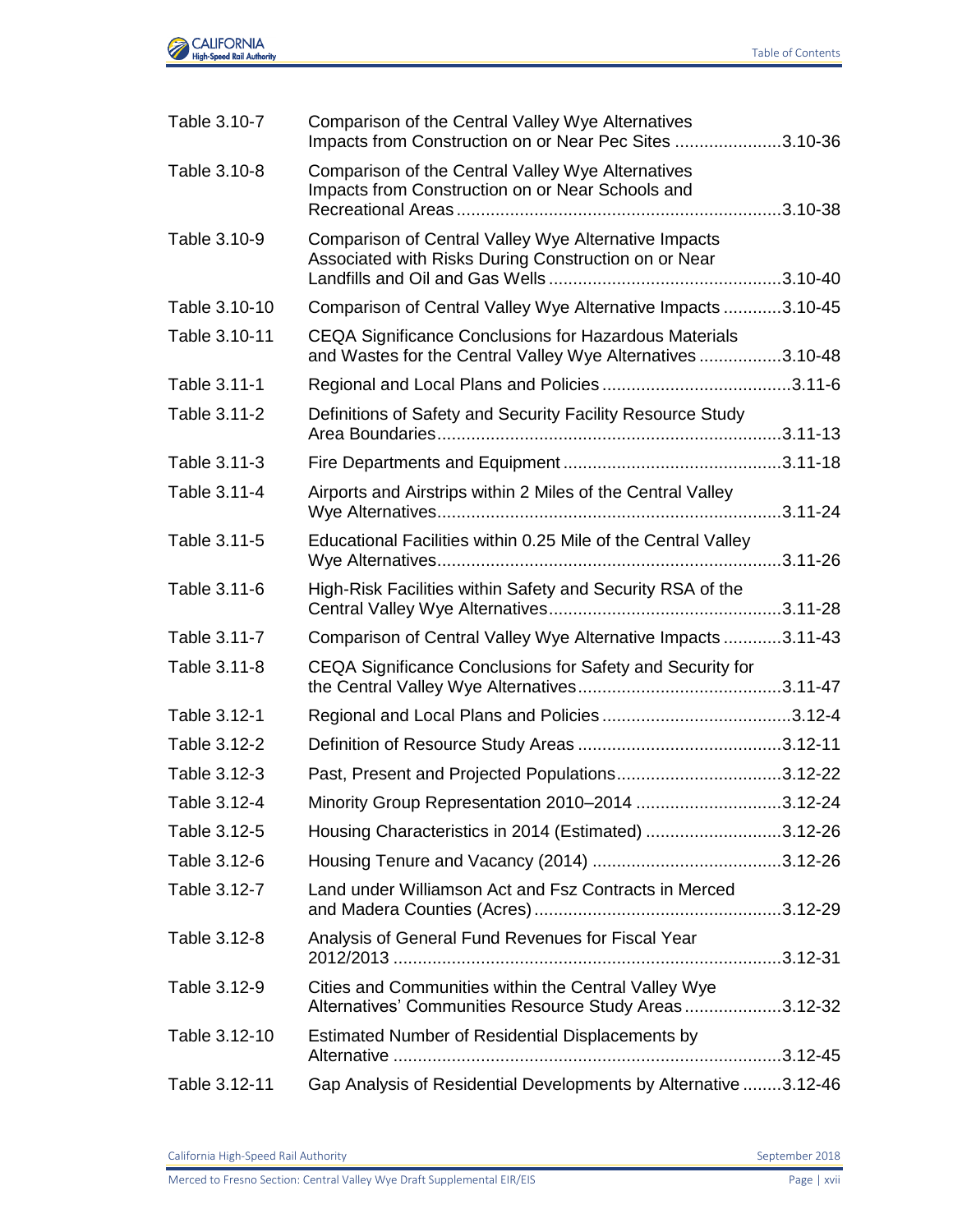

| Table 3.12-12 | Estimated Number of Displaced Commercial and Industrial                                                             |  |
|---------------|---------------------------------------------------------------------------------------------------------------------|--|
| Table 3.12-13 | Estimated Agricultural Impacts by Alternative 3.12-50                                                               |  |
| Table 3.12-14 | Estimated Reduction in Property Tax Revenue Due to                                                                  |  |
| Table 3.12-15 | Dairies Affected by Temporary Noise and Vibration by                                                                |  |
| Table 3.12-16 | Projected Economic and Employment Impacts of Changes                                                                |  |
| Table 3.12-17 | Williamson Act and Fsz Remnant Parcels Below County                                                                 |  |
| Table 3.12-18 | Annual Lost Property Tax Revenues (2015) 3.12-64                                                                    |  |
| Table 3.12-19 | Grazing Land Affected by Noise and Vibration under Each                                                             |  |
| Table 3.12-20 | Comparison of Central Valley Wye Alternative Impacts 3.12-74                                                        |  |
| Table 3.12-21 | CEQA Significance Conclusions for Socioeconomics and<br>Communities for the Central Valley Wye Alternatives 3.12-83 |  |
| Table 3.13-1  |                                                                                                                     |  |
| Table 3.13-2  |                                                                                                                     |  |
| Table 3.13-3  | Land Uses within the City of Chowchilla, Planning Area,<br>Secondary Planning Area, and Draft Fairmead Colony       |  |
| Table 3.13-4  | Temporary Use of Land Outside of the Right-of-Way by                                                                |  |
| Table 3.13-5  | Permanent Road Closures, Overcrossings, and<br>Undercrossings by Central Valley Wye Alternative 3.13-30             |  |
| Table 3.13-6  | Maximum Amount of Land Use Permanently Converted by                                                                 |  |
| Table 3.13-7  | Direct Impacts on Existing Land Uses within the City of<br>Chowchilla Planning Boundaries, by Central Valley Wye    |  |
| Table 3.13-8  | Miles of Land Use Types Traversed by Central Valley Wye                                                             |  |
| Table 3.13-9  | Comparison of Central Valley Wye Alternative Impacts 3.13-37                                                        |  |
| Table 3.13-10 | CEQA Significance Conclusions for Land Use and<br>Development for the Central Valley Wye Alternatives  3.13-40      |  |
| Table 3.14-1  |                                                                                                                     |  |
| Table 3.14-2  | Total Acreage and Agricultural Land Acreage in Merced,<br>Madera, Fresno, and Stanislaus Counties, 2014 3.14-13     |  |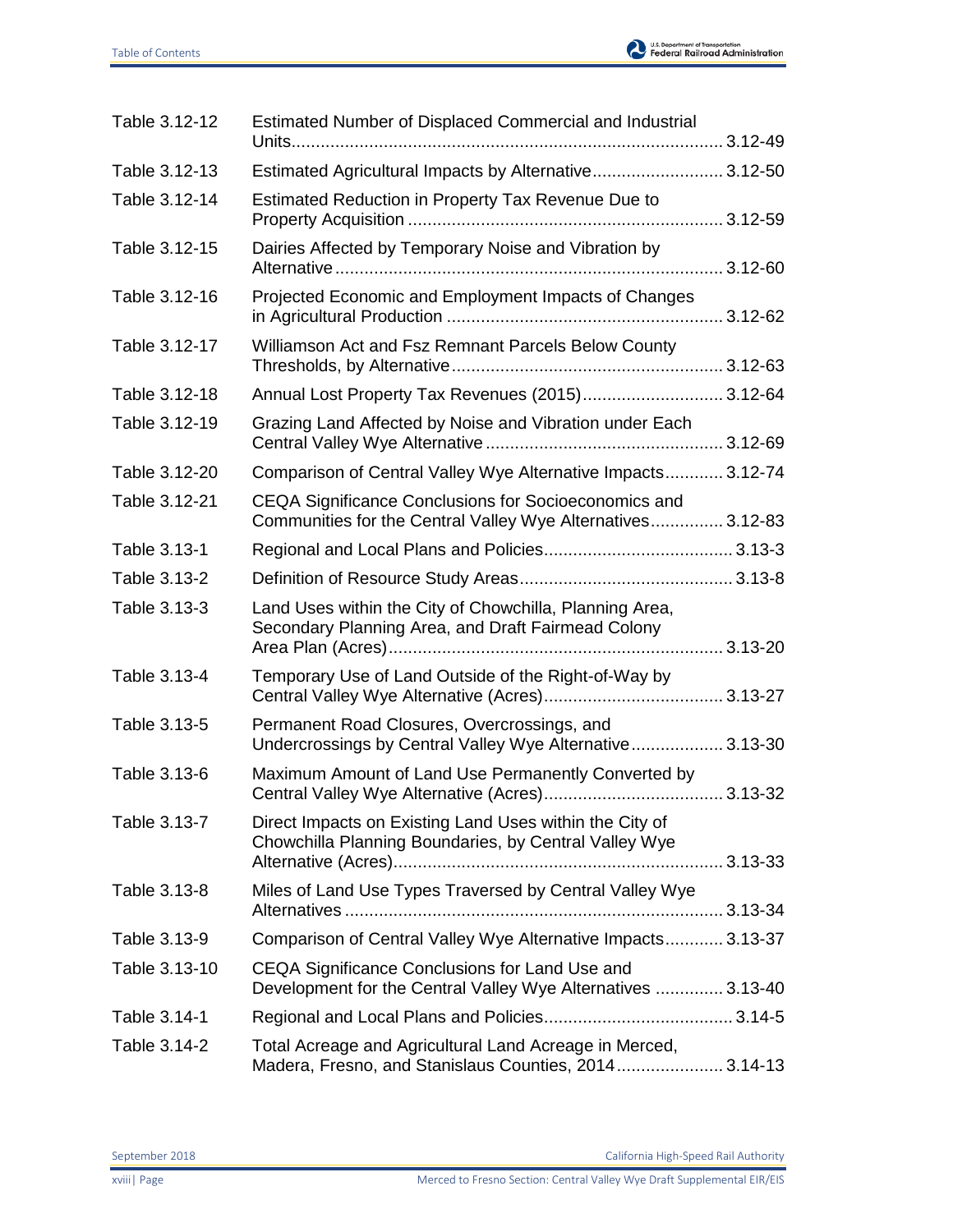

| Table 3.14-3  | Important Farmland in Merced, Madera, Fresno, and<br>Stanislaus Counties (Acres) in 2008 and 2014 3.14-13                                                                |              |
|---------------|--------------------------------------------------------------------------------------------------------------------------------------------------------------------------|--------------|
| Table 3.14-4  | Important Farmland within the Project Footprints by                                                                                                                      |              |
| Table 3.14-5  | Farmland Protected under Williamson Act and Farmland<br>Security Zone Contracts in Merced, Madera, Fresno, and                                                           |              |
| Table 3.14-6  | Williamson Act and Farmland Security Zone Lands within<br>the Permanent Impact Area of the Project Footprints3.14-17                                                     |              |
| Table 3.14-7  | Important Farmland Temporarily Used for Construction of<br>the Central Valley Wye Alternatives (Acres) 3.14-19                                                           |              |
| Table 3.14-8  | Maximum Acreage of Important Farmland Directly<br>Permanently Converted to Nonagricultural Use by Each                                                                   |              |
| Table 3.14-9  | Farmland Conversion Rating Scores for Alternative by                                                                                                                     |              |
| Table 3.14-10 | Number of Remnant Parcels and Acreage of Important<br>Farmland Potentially Indirectly Permanently Converted to<br>Nonagricultural Use As A Result of Parcel Severance by |              |
| Table 3.14-11 |                                                                                                                                                                          |              |
| Table 3.14-12 | Central Valley Wye Alternatives Temporary Road Closures                                                                                                                  |              |
| Table 3.14-13 | Important Farmland Mitigation Calculations3.14-29                                                                                                                        |              |
| Table 3.14-14 | Comparison of the Central Valley Wye Alternatives                                                                                                                        | $.3.14 - 30$ |
| Table 3.14-15 | <b>CEQA Significance Conclusions for Agricultural Farmland</b>                                                                                                           |              |
| Table 3.15-1  |                                                                                                                                                                          |              |
| Table 3.15-2  | Definition of Parks, Recreation, and Open-Space Resource                                                                                                                 | $.3.15 - 7$  |
| Table 3.15-3  | Parks, Recreation, and Open-Space Resources Available<br>for Public Use in the Resource Study Area3.15-11                                                                |              |
| Table 3.15-4  | Comparison of Central Valley Wye Alternative Impacts 3.15-34                                                                                                             |              |
| Table 3.15-5  | CEQA Significance Conclusions for Parks, Recreation, and<br>Open Space for the Central Valley Wye Alternatives3.15-37                                                    |              |
| Table 3.16-1  |                                                                                                                                                                          |              |
| Table 3.16-2  | Landscape Units and Key Viewpoints for Each Central                                                                                                                      |              |
| Table 3.16-3  | Landscape Unit Names - Central Valley Wye Alternatives<br>vs. 2012 Merced to Fresno Final Eir/Eis 3.16-14                                                                |              |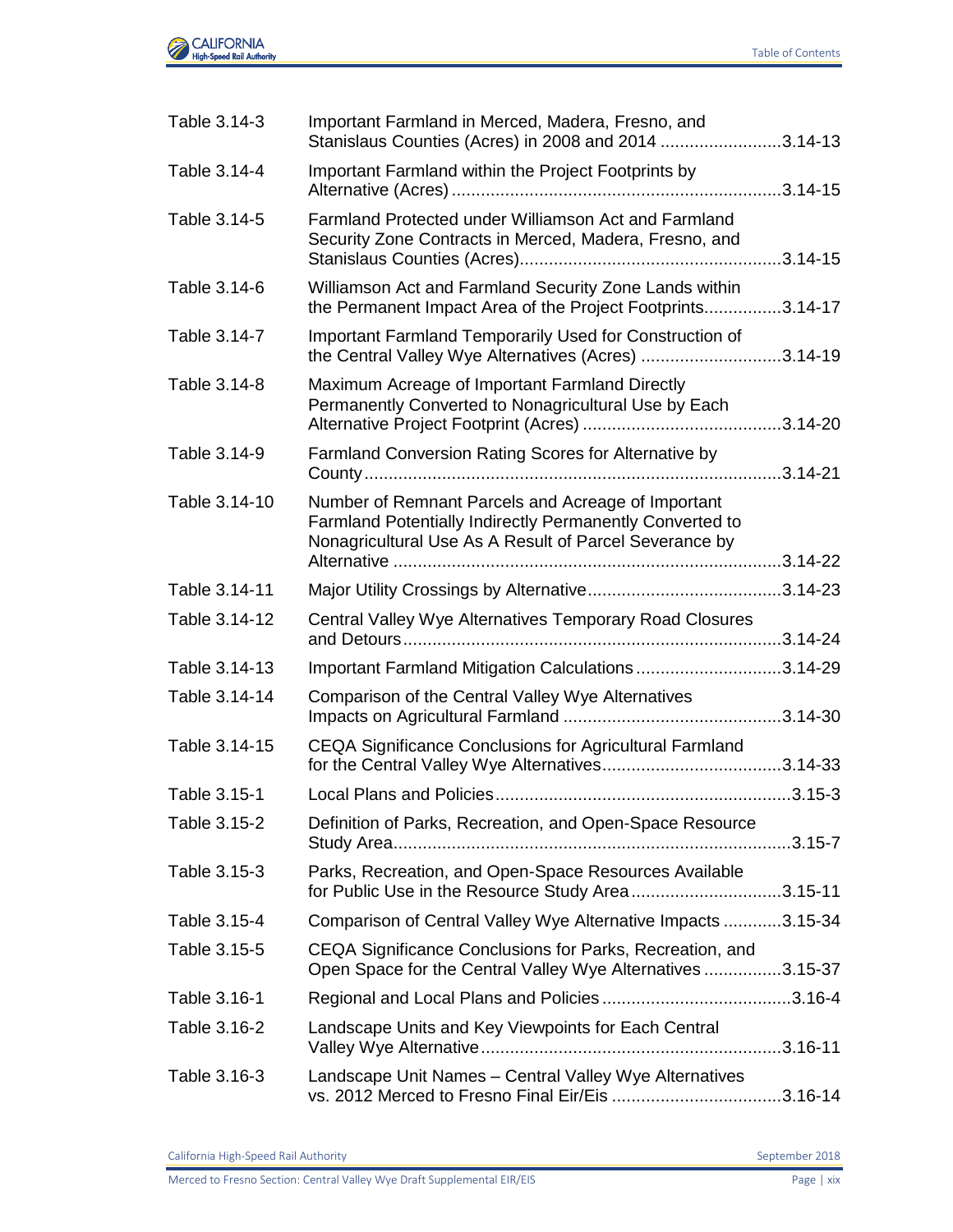

| Table 3.16-4  | Comparison of Central Valley Wye Alternative Impacts 3.16-54                                                          |         |
|---------------|-----------------------------------------------------------------------------------------------------------------------|---------|
| Table 3.16-5  | CEQA Significance Conclusions for Aesthetics and Visual<br>Resources for the Central Valley Wye Alternatives  3.16-58 |         |
| Table 3.17-1  |                                                                                                                       |         |
| Table 3.17-2  | Summary of Outreach Efforts to Identify Other                                                                         |         |
| Table 3.17-3  | Summary of Evaluation Efforts in the Historic Architectural                                                           |         |
| Table 3.17-4  | Summary of Evaluation Efforts in the Archaeological                                                                   |         |
| Table 3.17-5  | Comparison of Central Valley Wye Alternative Impacts 3.17-49                                                          |         |
| Table 3.17-6  | CEQA Significance Conclusions for Cultural Resources for                                                              |         |
| Table 3.18-1  |                                                                                                                       |         |
| Table 3.18-2  | Civilian Labor Force Average Annual Employment by                                                                     |         |
| Table 3.18-3  | Average Annual Civilian Unemployment, 2000-2015 3.18-15                                                               |         |
| Table 3.18-4  | Near-Term and Long-Term Employment Projections, 2015-                                                                 |         |
| Table 3.18-5  | Historical Population Increases, 2000-2015  3.18-16                                                                   |         |
| Table 3.18-6  |                                                                                                                       |         |
| Table 3.18-7  | Historical and Projected Housing Units, 2000-2040 3.18-18                                                             |         |
| Table 3.18-8  | Cost Estimates by Alternative (2015\$ Thousands) 3.18-21                                                              |         |
| Table 3.18-9  | Construction Employment Effects by Alternative  3.18-22                                                               |         |
| Table 3.18-10 |                                                                                                                       |         |
| Table 3.18-11 | Comparison of Central Valley Wye Alternative Impacts in<br>the RSA.                                                   | 3.18-29 |
| Table 4-1     | Central Valley Wye Alternatives Section 4(f) Evaluation                                                               |         |
| Table 4-2     | Recreation and Open Space Evaluated for Section 4(f)                                                                  |         |
| Table 4-3     | Resources Listed in, or Determined or Recommended<br>Eligible for, the National Register of Historic Places 4-13      |         |
| Table 4-4     |                                                                                                                       |         |
| Table 4-5     | Preliminary Least Harm Analysis for the Central Valley                                                                |         |
| Table 5-1     | Reference Community Demographic Characteristics                                                                       |         |
| Table 5-2     | Resource Study Area Demographic Characteristics5-13                                                                   |         |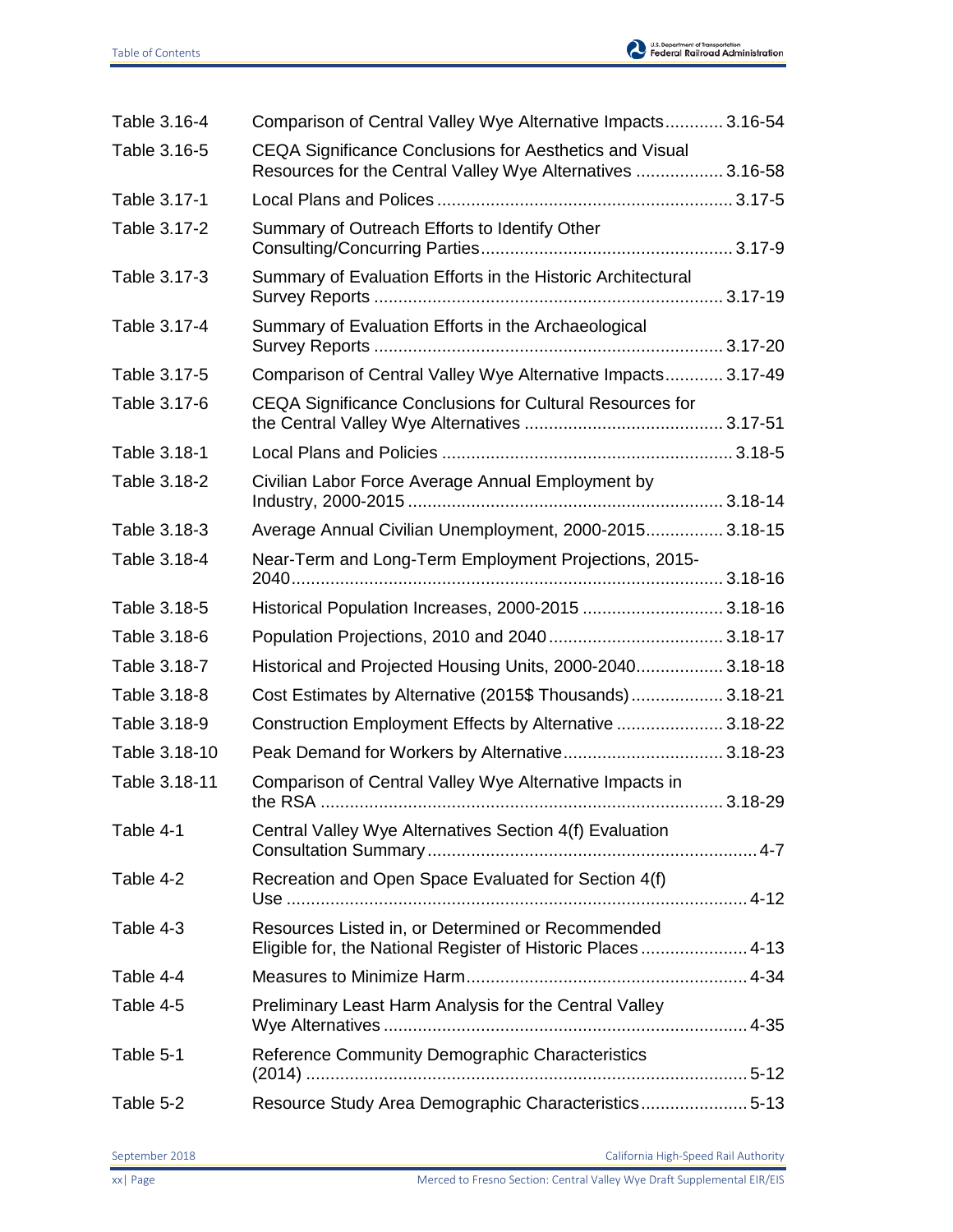| Table 5-3  | Low-Income Populations within the Reference Community5-16                                                          |  |
|------------|--------------------------------------------------------------------------------------------------------------------|--|
| Table 5-4  | Low-Income Populations within the Resource Study Area5-16                                                          |  |
| Table 5-5  | Estimated Percent of Households Participating in the<br>Supplemental Nutrition Assistance Program within the       |  |
| Table 5-6  | Minority Group Representation in the Reference                                                                     |  |
| Table 5-7  | Minority Group Representation in the Resource Study Area5-19                                                       |  |
| Table 5-8  | Public Involvement Activities and Outreach to Low-Income<br>and Minority Populations at Key Project Milestones5-23 |  |
| Table 5-9  | Operations Noise Impacts for the Central Valley Wye                                                                |  |
| Table 5-10 | Comparison of Central Valley Wye Alternative Impacts 5-47                                                          |  |
| Table 6-1  | Capital Cost of the Hsr Alternatives (2015\$ Thousands)6-3                                                         |  |
| Table 6-2  | Optimal Hsr Express Travel Times from Merced and                                                                   |  |
| Table 6-3  | Medium Scenario Revenue and Annual O&M Costs6-7                                                                    |  |
| Table 8-1  | Comparison of Central Valley Wye Alternatives Key<br>Natural Environment and Community Resource Factors 8-10       |  |
| Table 8-2  | Feedback on Alternatives Received During Public Meeting                                                            |  |
| Table 8-3  | Capital Costs of Central Valley Wye Alternatives (2015                                                             |  |
| Table 9-1  |                                                                                                                    |  |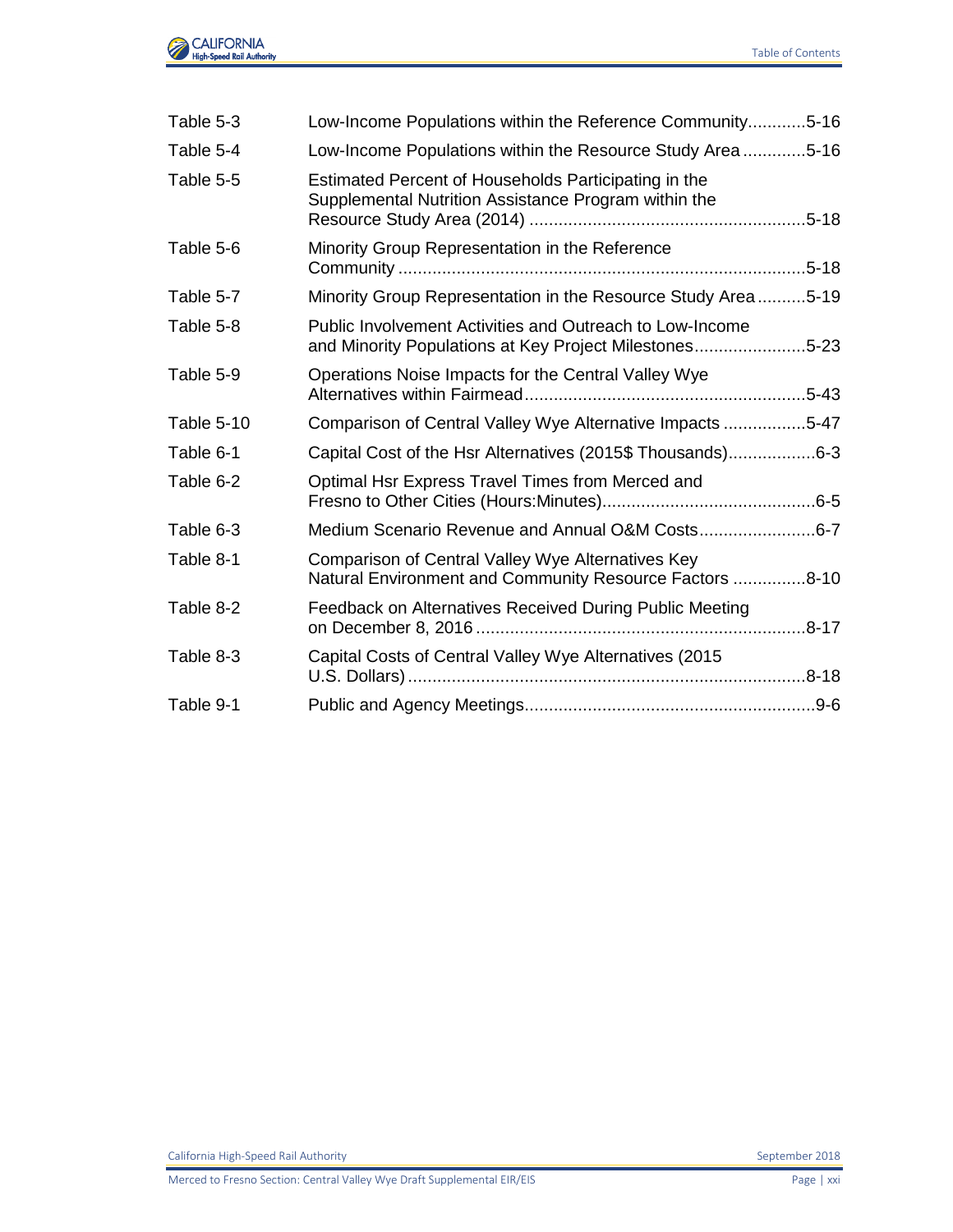

## **Figures**

| Figure S-1  | California High-Speed Rail Statewide SystemS-2                                                                        |       |
|-------------|-----------------------------------------------------------------------------------------------------------------------|-------|
| Figure S-2  |                                                                                                                       |       |
| Figure S-3  | SR 152 (North) to Road 13 Wye Alternative Alignment and                                                               |       |
| Figure S-4  | SR 152 (North) to Road 19 Wye Alternative Alignment and                                                               | .S-14 |
| Figure S-5  | Avenue 21 to Road 13 Wye Alternative Alignment and Key                                                                |       |
| Figure S-6  | SR 152 (North) to Road 11 Wye Alternative Alignment and                                                               |       |
| Figure 1-1  | Hybrid Alternative and Wye Area Deferred for Further<br>Study in the 2012 Merced to Fresno Final Eir/Eis 1-4          |       |
| Figure 1-2  |                                                                                                                       |       |
| Figure 1-3  |                                                                                                                       |       |
| Figure 1-4  | Interregional Travel Patterns-2010 (Left) and Projected                                                               |       |
| Figure 1-5  | California Hsr System Phase I Implementation  1-23                                                                    |       |
| Figure 2-1  |                                                                                                                       |       |
| Figure 2-2  |                                                                                                                       |       |
| Figure 2-3  | Fourteen Central Valley Wye Alternatives Initially Identified<br>for Evaluation in Supplemental Alternatives Analysis |       |
| Figure 2-4  | Four Central Valley Wye Alternatives Carried Forward in<br>Supplemental Alternatives Analysis Report (April 2013) 2-8 |       |
| Figure 2-5  | Proposed Central Valley Wye Alternative High-Speed Rail                                                               |       |
| Figure 2-6  | Relationship of Central Valley Wye to Extent of Merced to                                                             |       |
| Figure 2-7  | Planned Highway Improvements in Merced and Madera                                                                     |       |
| Figure 2-8  | SR 152 (North) to Road 13 Wye Alternative Alignment and                                                               |       |
| Figure 2-9  | SR 152 (North) to Road 13 Wye Alternative Electrical                                                                  |       |
| Figure 2-10 | SR 152 (North) to Road 19 Wye Alternative Alignment and                                                               |       |
| Figure 2-11 | SR 152 (North) to Road 19 Wye Alternative Electrical                                                                  |       |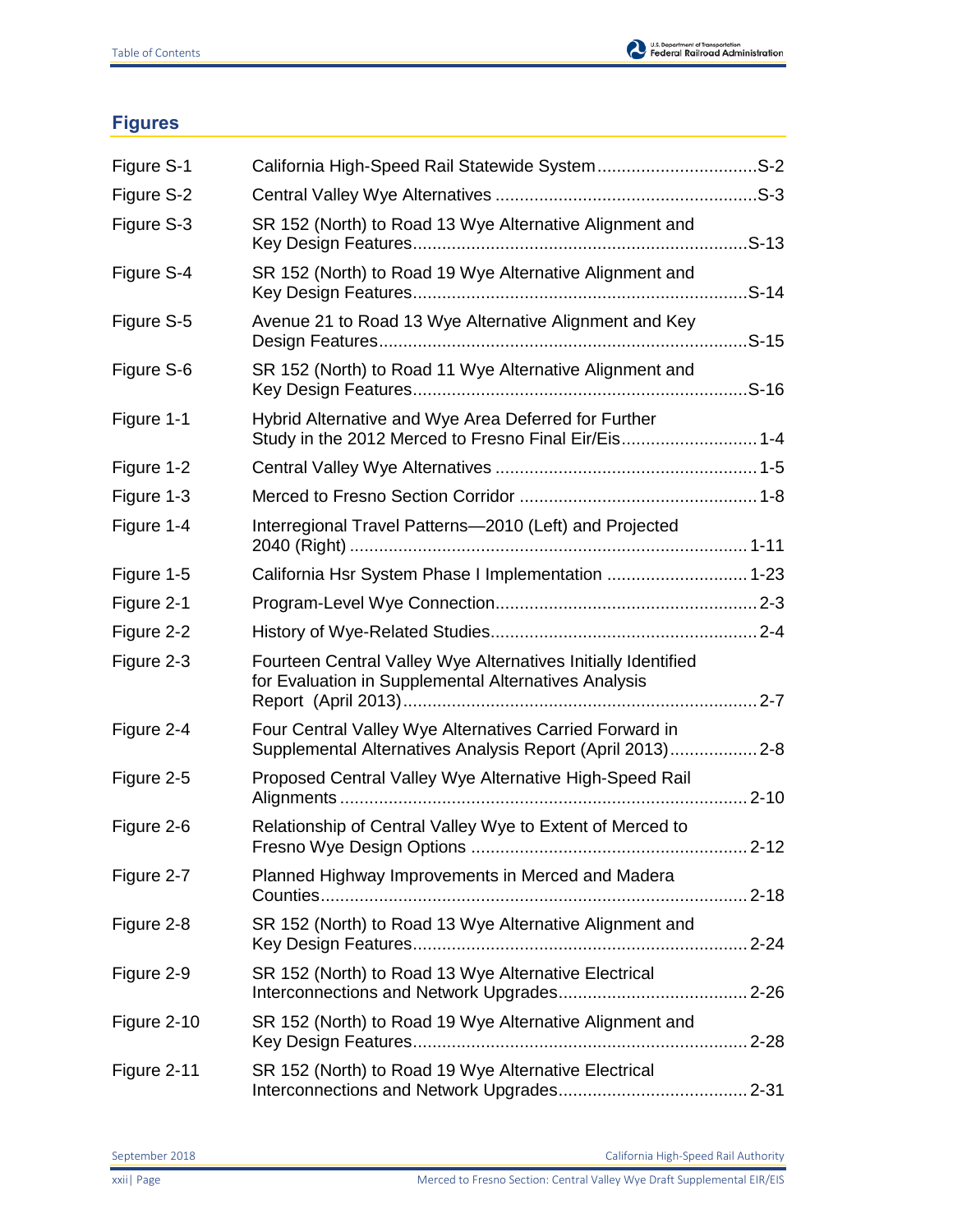

| Figure 2-12         | Avenue 21 to Road 13 Wye Alternative Alignment and Key                                                          | .2-33       |
|---------------------|-----------------------------------------------------------------------------------------------------------------|-------------|
| Figure 2-13         | Avenue 21 to Road 13 Wye Alternative Electrical                                                                 | .2-35       |
| Figure 2-14         | SR 152 (North) to Road 11 Wye Alternative Alignment and                                                         | $.2 - 37$   |
| Figure 2-15         | SR 152 (North) to Road 11 Wye Alternative Electrical                                                            | $.2 - 39$   |
| Figure 2-16         | Location of Proposed Changes to State Transportation<br>Facilities from Central Valley Wye Alternatives2-46     |             |
| Figure 2-17         | Location of Railroad Facilities Crossed by Central Valley                                                       | $.2 - 49$   |
| Figure 2-18         |                                                                                                                 |             |
| Figure 3.1-1        |                                                                                                                 |             |
| <b>Figure 3.2-1</b> |                                                                                                                 |             |
| Figure 3.2-2        | Existing Airports and Rail Networks in the Resource Study                                                       | $.3.2 - 10$ |
| Figure 3.2-3        | Existing Vehicular and Truck Volumes in the Resource                                                            |             |
| Figure 3.2-4        | Roadway Segments Selected for Traffic Analysis3.2-21                                                            |             |
| Figure 3.2-5        | Existing Bus Networks in the Resource Study Area3.2-26                                                          |             |
| Figure 3.2-6        | SR 152 (North) to Road 13 Wye Alternative Permanent                                                             |             |
| Figure 3.2-7        | SR 152 (North) to Road 19 Wye Alternative Permanent                                                             |             |
| Figure 3.2-8        | Avenue 21 to Road 13 Wye Alternative Permanent Design                                                           | $.3.2 - 56$ |
| Figure 3.2-9        | SR 152 (North) to Road 11 Wye Alternative Permanent                                                             |             |
| Figure 3.3-1        | San Joaquin Valley and San Francisco Bay Air Basins3.3-19                                                       |             |
| <b>Figure 3.3-2</b> | Projected National Mobile Source Air Toxic Emission<br>Trends (2010–2050) for Vehicles Operating on Roadways    |             |
| <b>Figure 3.3-3</b> |                                                                                                                 |             |
| Figure 3.4-1        | Federal Railroad Authority Noise Impact Criteria for Human                                                      |             |
| Figure 3.4-2        | Operational Noise Impacts on Sensitive Receptors in the<br>Central Valley Wye Alternatives Noise Resource Study |             |
|                     |                                                                                                                 |             |
| Figure 3.5-1        | Regional and Local Sources of EMF and EMI3.5-15                                                                 |             |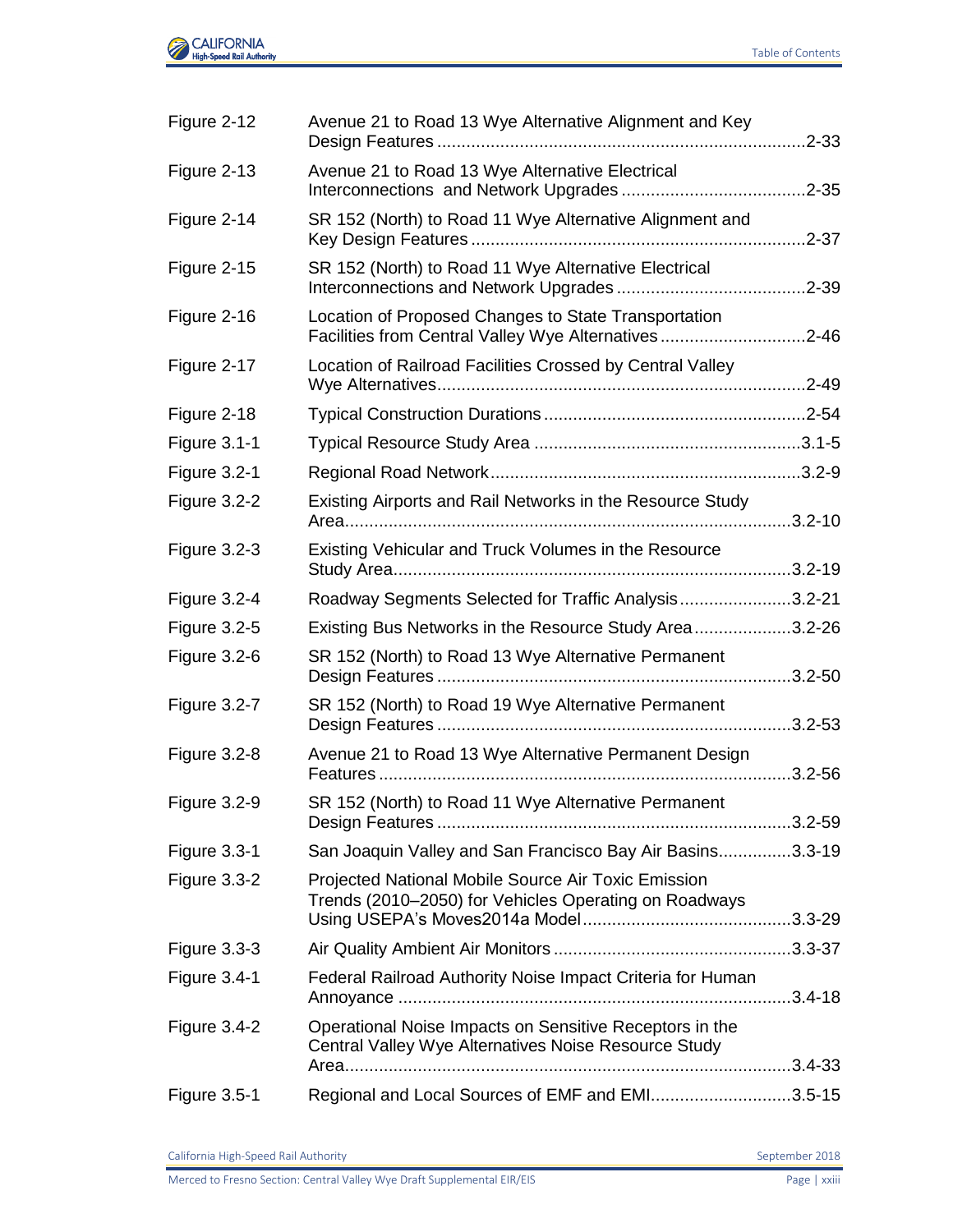

| <b>Figure 3.5-2</b>  |                                                                                                                 |            |
|----------------------|-----------------------------------------------------------------------------------------------------------------|------------|
| Figure 3.6-1         | California Energy Consumption by Sector, 2014  3.6-17                                                           |            |
| Figure 3.6-2         | California Energy Consumption Estimates by Type, 2014 3.6-18                                                    |            |
| <b>Figure 3.6-3</b>  | Statewide Baseline Annual Electricity Consumption 3.6-20                                                        |            |
| Figure 3.6-4         | California Natural Gas Demand by Sector, 2012 3.6-21                                                            |            |
| <b>Figure 3.6-5</b>  | Major Utility and Energy Facilities in the Project Vicinity 3.6-25                                              |            |
| <b>Figure 3.7-1</b>  | Central Valley Wye Schematic of Biological Resource                                                             |            |
| <b>Figure 3.7-2</b>  | Habitats of Concern in the Habitat Study Area 3.7-42                                                            |            |
| <b>Figure 3.7-3</b>  | Wildlife Movement Corridors in the Wildlife Movement                                                            |            |
| Figure 3.8-1         | San Joaquin River Basin Subwatersheds within the                                                                |            |
| Figure 3.8-2         | San Joaquin Valley Groundwater Subbasins within the                                                             |            |
| Figure 3.8-3         | Federal Emergency Management Agency Flood Zones in                                                              |            |
| Figure 3.9-1         |                                                                                                                 |            |
| Figure 3.9-2         |                                                                                                                 |            |
| Figure 3.9-3         |                                                                                                                 |            |
| Figure 3.9-4         |                                                                                                                 |            |
| <b>Figure 3.9-5</b>  | Oil, Gas, and Geothermal Wells in the Resource Hazards                                                          |            |
| Figure 3.9-6         | Paleontological Sensitivity of Surface-Exposed Geologic                                                         |            |
| Figure 3.9-7         | Expansive Soils in the Resource Hazards Resource Study                                                          | $3.9 - 48$ |
| Figure 3.9-8         | Susceptibility of Uncoated Steel to Corrosion When in                                                           |            |
| Figure 3.9-9         | Susceptibility of Concrete to Corrosion When in Contact                                                         |            |
| <b>Figure 3.9-10</b> |                                                                                                                 |            |
| Figure 3.10-1        | Sensitive Resources and General Environmental Concern                                                           |            |
| Figure 3.10-2        | Potential Environmental Concern Sites within the<br>Hazardous Materials and Wastes Resource Study Area  3.10-27 |            |
| Figure 3.11-1        |                                                                                                                 |            |
| Figure 3.12-1        | Central Valley Wye Alternatives' Communities Resource                                                           |            |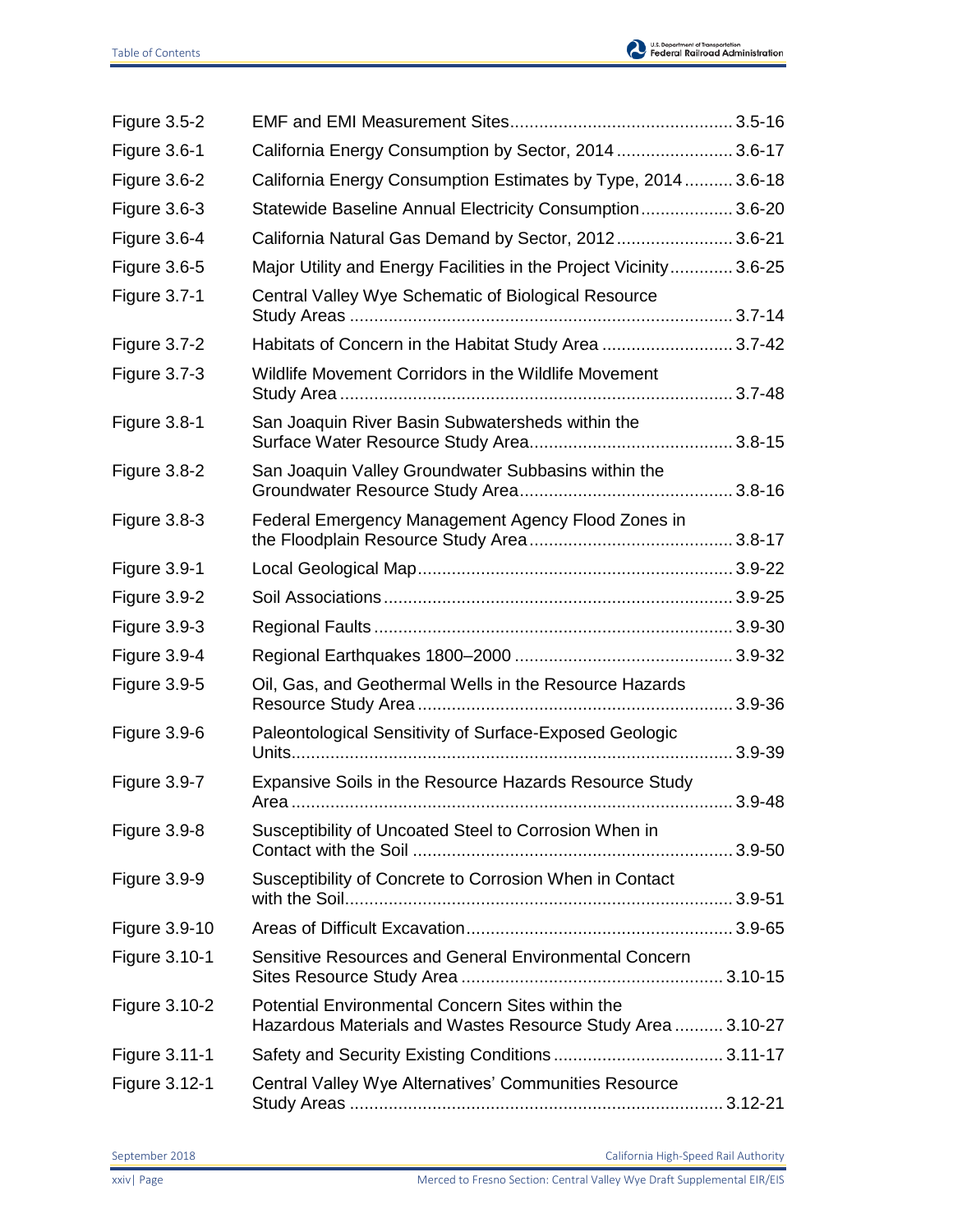

| Figure 3.12-2  | Community and Public Facilities within the Communities                                                                                                                     |  |
|----------------|----------------------------------------------------------------------------------------------------------------------------------------------------------------------------|--|
| Figure 3.12-3  | Potential Community Improvements to Fairmead 3.12-73                                                                                                                       |  |
| Figure 3.13-1  | Central Valley Wye Alternatives-Existing Land Uses3.13-11                                                                                                                  |  |
| Figure 3.13-2  | Existing Land Uses-Chowchilla and Fairmead3.13-12                                                                                                                          |  |
| Figure 3.13-3  | Existing Land Uses-Site 7-Le Grand Junction/Sandy<br>Mush Road, Warnerville-Wilson 230 Kv Transmission Line                                                                |  |
| Figure 3.13-4  | Existing Land Uses-Site 7-Le Grand Junction/Sandy<br>Mush Road, Warnerville-Wilson 230 Kv Transmission Line                                                                |  |
| Figure 3.13-5  | Existing Land Uses-Site 7-Le Grand Junction/Sandy<br>Mush Road, Warnerville-Wilson 230 Kv Transmission Line<br>and Site 7-Wilson, 230 Kv Tie-Line (City of Merced) 3.13-15 |  |
| Figure 3.13-6  | Existing Land Uses-Site 6-El Nido Substation and Site<br>7-Le Grand Junction/Sandy Mush Road, Dutchman<br>Switching Station, 115 Kv Tie-Line, Wilson-Dairyland             |  |
| Figure 3.13-7  | Existing Land Uses-Site 6-El Nido, Los Banos-Oro<br>Loma-Canal 70 Kv Power Line and Oro Loma - Panoche                                                                     |  |
| Figure 3.13-8  | SR 152 (North) to Road 13 Wye Alternative Land Use 3.13-21                                                                                                                 |  |
| Figure 3.13-9  | SR 152 (North) to Road 19 Wye Alternative Land Use 3.13-22                                                                                                                 |  |
| Figure 3.13-10 | Avenue 21 to Road 13 Wye Alternative Land Use 3.13-23                                                                                                                      |  |
| Figure 3.13-11 | SR 152 (North) to Road 11 Wye Alternative Land Use 3.13-24                                                                                                                 |  |
| Figure 3.14-1  | Important Farmland, Other Agricultural Land, Urban Land,<br>and Other Land Uses in Merced, Madera, Stanislaus, and                                                         |  |
| Figure 3.14-2  |                                                                                                                                                                            |  |
| Figure 3.14-3  |                                                                                                                                                                            |  |
| Figure 3.15-1  | Parks, Recreation, and Open Space Resource Study Area3.15-8                                                                                                                |  |
| Figure 3.15-2  |                                                                                                                                                                            |  |
| Figure 3.15-3  |                                                                                                                                                                            |  |
| Figure 3.15-4  |                                                                                                                                                                            |  |
| Figure 3.15-5  |                                                                                                                                                                            |  |
| Figure 3.15-6  |                                                                                                                                                                            |  |
| Figure 3.15-7  |                                                                                                                                                                            |  |
| Figure 3.15-8  |                                                                                                                                                                            |  |
| Figure 3.15-9  |                                                                                                                                                                            |  |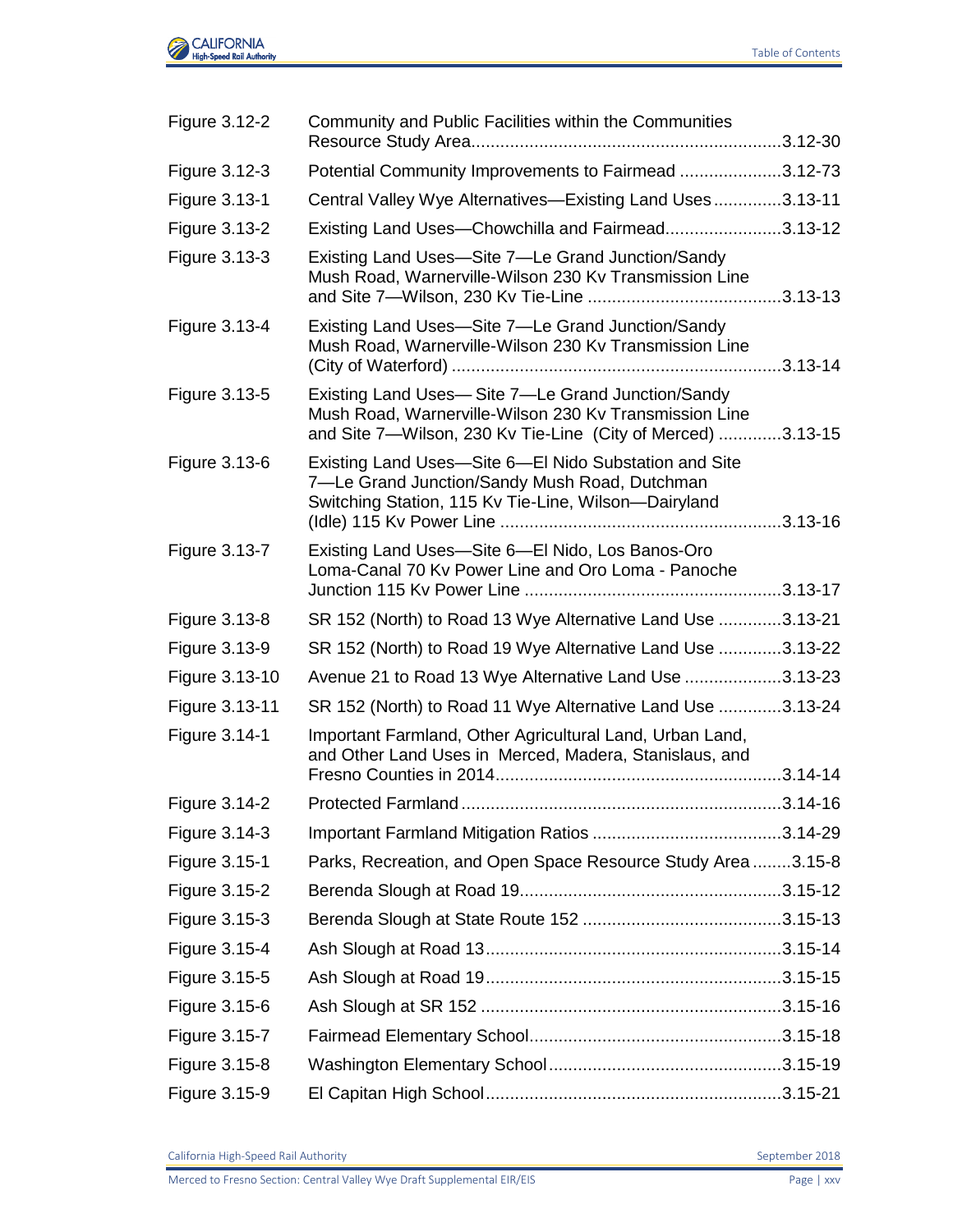| Figure 3.15-10 |                                                                                                                   |  |
|----------------|-------------------------------------------------------------------------------------------------------------------|--|
| Figure 3.16-1  | 1988 Federal Highway Administration Visual Assessment                                                             |  |
| Figure 3.16-2  | Central Valley Wye Alternatives - Landscape Units and                                                             |  |
| Figure 3.16-3  | 2012 Merced to Fresno Landscape Units 3.16-15                                                                     |  |
| Figure 3.16-4  | KVP 1: Henry Miller Road Between Carlucci and Elgin                                                               |  |
| Figure 3.16-5  | KVP 7: Avenue 25 Near Road 13 (Westward View)  3.16-18                                                            |  |
| Figure 3.16-6  | KVP 8: Road 13 Near Ash Slough (Southward View) 3.16-19                                                           |  |
| Figure 3.16-7  | KVP 9: SR 152 Near Kingwood Road/Road 6 (Eastward                                                                 |  |
| Figure 3.16-8  | KVP 10: SR 152 Near Road 17-1/2 (Westward View)  3.16-21                                                          |  |
| Figure 3.16-9  | KVP 11: SR 99 South of Ranch Road (Southward View)  3.16-21                                                       |  |
| Figure 3.16-10 | KVP 13: SR 233 / Robertson Boulevard Near SR 152                                                                  |  |
| Figure 3.16-11 |                                                                                                                   |  |
| Figure 3.16-12 | KVP 5: Road 19-1/2 Near Avenue 24, Fairmead,                                                                      |  |
| Figure 3.16-13 | KVP 6: Avenue 23 Near Road 19-1/2, Fairmead (Eastward                                                             |  |
| Figure 3.16-14 | KVP 4: Minturn Road Near Porters Road (Northward View) 3.16-27                                                    |  |
| Figure 3.16-15 | KVP 1: Henry Miller Road Between Carlucci and Elgin                                                               |  |
| Figure 3.16-16 | KVP 2: Indiana Road, North of Hutchins Road (Northward                                                            |  |
| Figure 3.16-17 | KVP 3: Avenue 21 Near Road 7 (Eastward View)  3.16-29                                                             |  |
| Figure 3.16-18 | KVP 12: SR 99 Near Avenue 21 (Frontage Road Looking                                                               |  |
| Figure 3.16-19 | KVP 14: Avenue 25 Near Road 11 (Eastward View)  3.16-32                                                           |  |
| Figure 3.16-20 | KVP 13: Photosimulation, SR 152 (North) to Road 13 Wye<br>Alternative, SR 233/Robertson Boulevard Near SR 152     |  |
| Figure 3.16-21 | KVP 13: Photosimulation, SR 152 (North) to Road 19 Wye<br>Alternative, Robertson Boulevard Near SR 152 (Southward |  |
| Figure 3.16-22 | KVP 13: Photosimulation, SR 152 (North) to Road 11 Wye<br>Alternative, Robertson Boulevard Near SR 152 (Southward |  |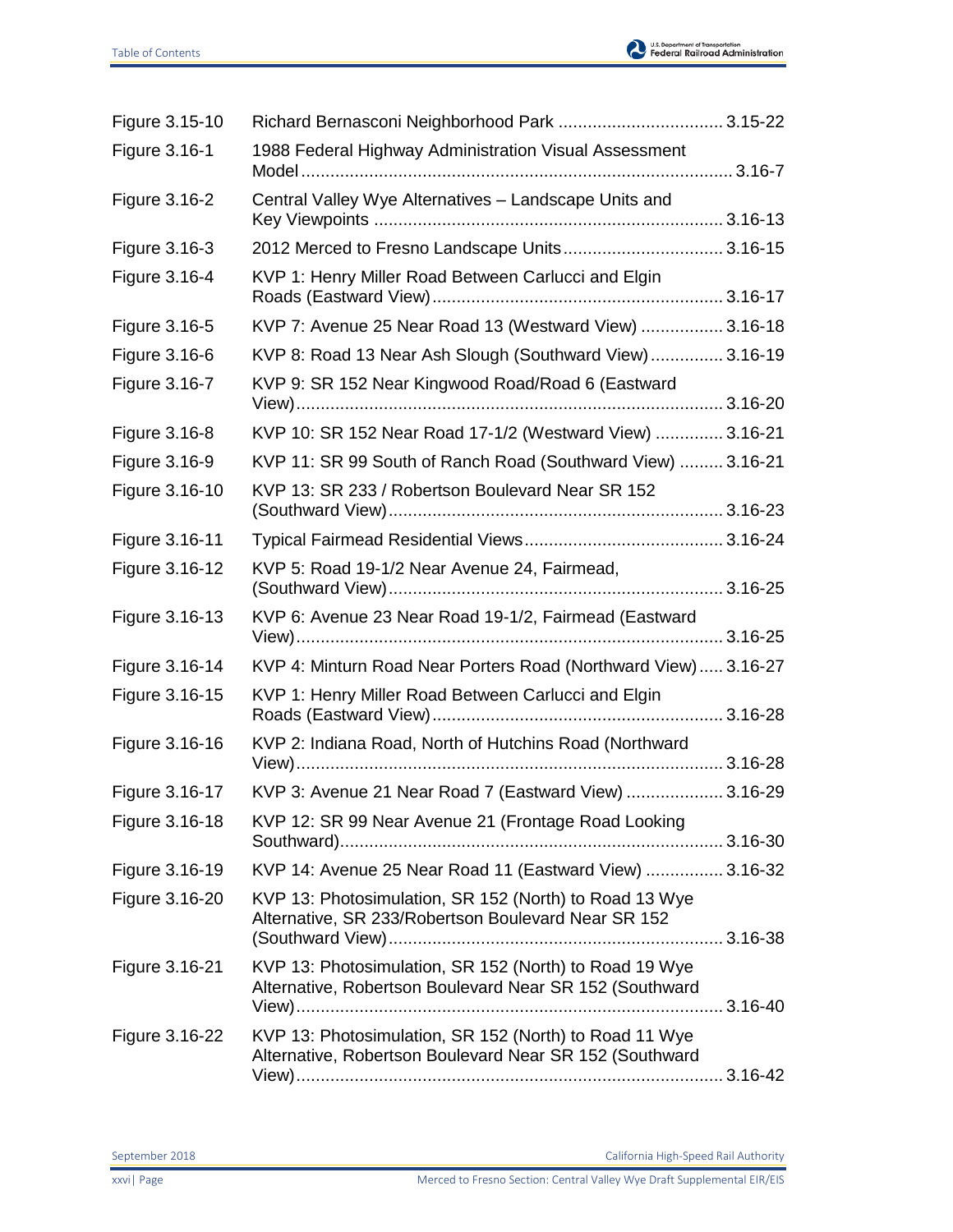

| Figure 3.16-23 | KVP 6: Photosimulation, Fairmead, Avenue 23 Near Road     |  |
|----------------|-----------------------------------------------------------|--|
| Figure 3.16-24 | KVP 9: Photosimulation, SR 152 Near Kingwood              |  |
| Figure 3.16-25 | KVP 10: Photosimulation, SR 152 Near Road 17-1/2          |  |
| Figure 3.16-26 | KVP 12: Photosimulation, SR 99 Near Avenue 21             |  |
| Figure 3.17-1  | Ape Overview with Historic Properties Locations3.17-13    |  |
| Figure 3.17-2a |                                                           |  |
| Figure 3.17-2b |                                                           |  |
| Figure 3.17-3a | Overview, Robertson Boulevard Tree Row 3.17-27            |  |
| Figure 3.17-3b |                                                           |  |
| Figure 3.17-3c |                                                           |  |
| Figure 3.17-3d |                                                           |  |
| Figure 3.17-3e |                                                           |  |
| Figure 3.17-3f |                                                           |  |
| Figure 3.17-3g |                                                           |  |
| Figure 3.17-4a |                                                           |  |
| Figure 3.17-4b |                                                           |  |
| Figure 3.17-5  |                                                           |  |
| Figure 4-1     |                                                           |  |
| Figure 4-2     | Section 4(f) Properties, Fairmead Elementary School4-15   |  |
| Figure 4-3     |                                                           |  |
| Figure 4-4     |                                                           |  |
| Figure 4-5     | Section 4(f) Properties, Robertson Boulevard Tree Row4-18 |  |
| Figure 4-6     | Section 4(f) Properties, Robertson Boulevard Tree Row4-19 |  |
| Figure 4-7     | Section 4(f) Properties, Robertson Boulevard Tree Row4-20 |  |
| Figure 4-8     | Section 4(f) Properties, Robertson Boulevard Tree Row4-21 |  |
| Figure 4-9     | Section 4(f) Properties, Robertson Boulevard Tree Row4-22 |  |
| Figure 5-1     | Environmental Justice Reference Community and             |  |
| Figure 5-2     | Environmental Justice Resource Study Area for Direct and  |  |
| Figure 5-3     | Low-Income and Minority Populations in the Resource       |  |
| Figure 5-4     | Low-Income Population in the Resource Study Area 5-17     |  |